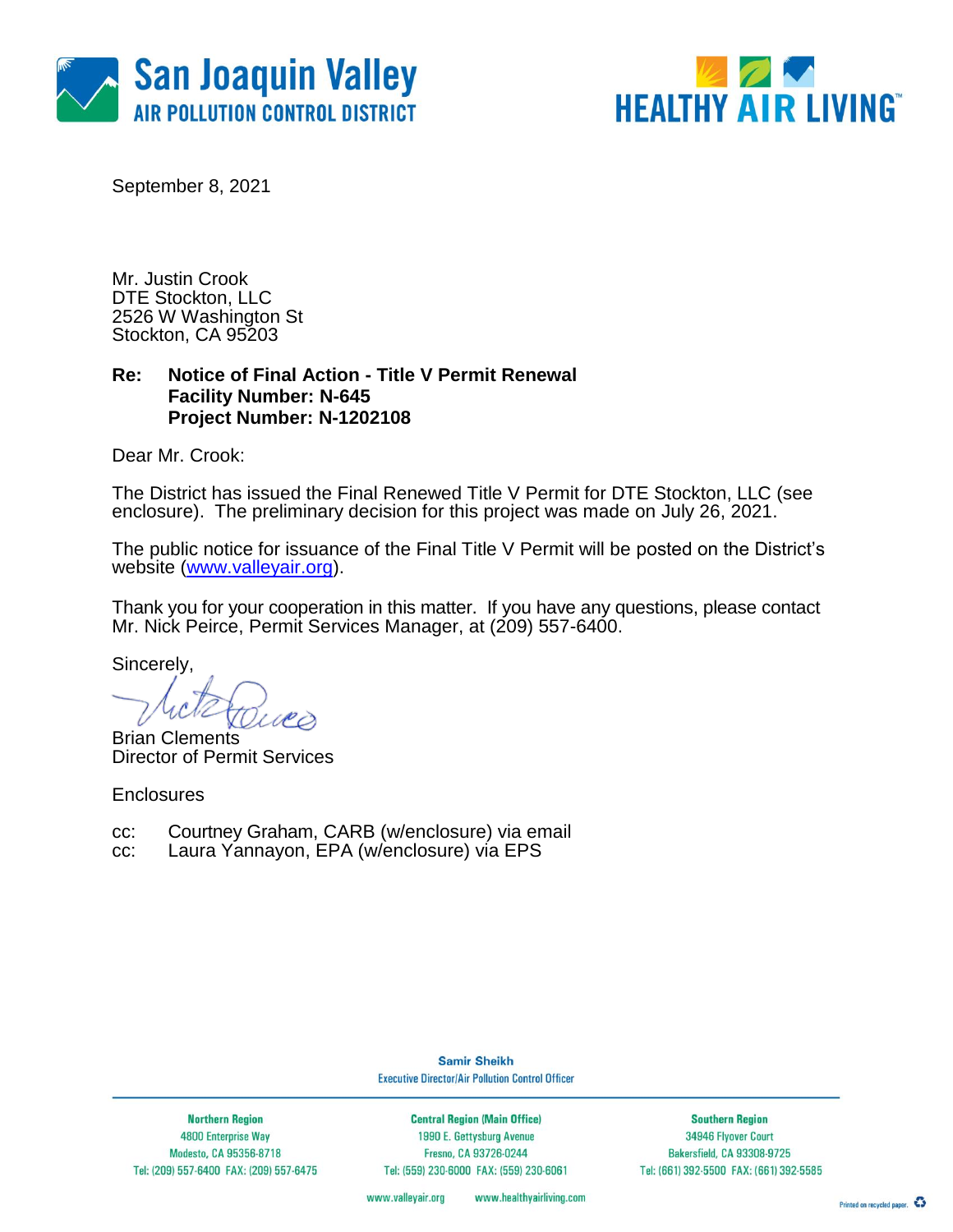



# Permit to Operate

FACILITY: N-645 EXPIRATION DATE: 11/30/2025 **LEGAL OWNER OR OPERATOR: DTE STOCKTON, LLC<br>MAILING ADDRESS: ATTN: PAYABLE DEP/** 

ATTN: PAYABLE DEPARTMENT 2526 W WASHINGTON ST STOCKTON, CA 95203

FACILITY LOCATION: 2526 W WASHINGTON ST

FACILITY DESCRIPTION: POWER GENERATION FACILITY

STOCKTON, CA 95203

The Facility's Permit to Operate may include Facility-wide Requirements as well as requirements that apply to specific permit units.

This Permit to Operate remains valid through the permit expiration date listed above, subject to payment of annual permit fees and compliance with permit conditions and all applicable local, state, and federal regulations. This permit is valid only at the location specified above, and becomes void upon any transfer of ownership or location. Any modification of the equipment or operation, as defined in District Rule 2201, will require prior District approval. This permit shall be posted as prescribed in District Rule 2010.

Samir Sheikh Brian Clements<br>Executive Director / APCO Director of Permit Services

Sep 8 2021 8:38AM -- KAHLON L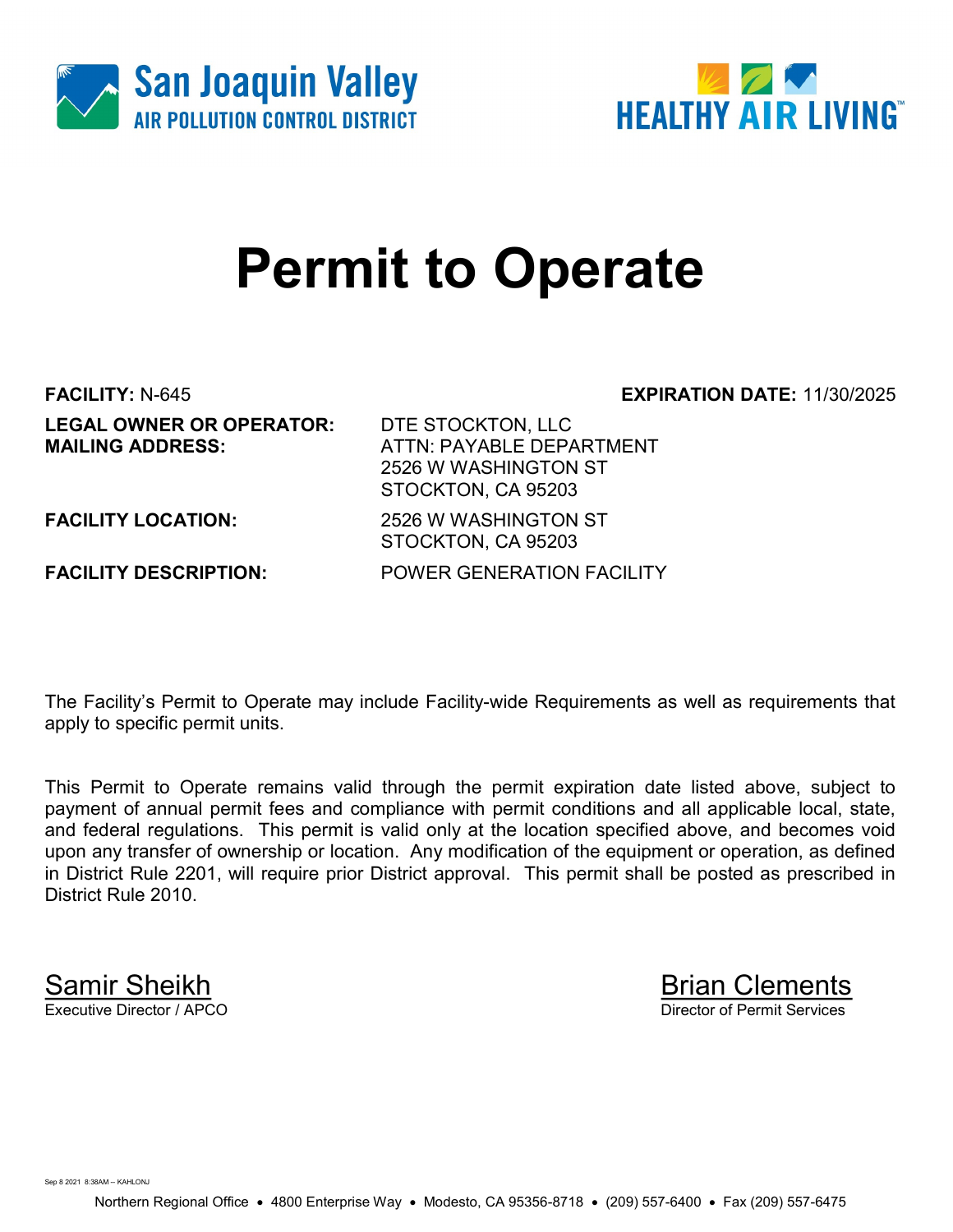### **FACILITY:** N-645-0-5 **EXPIRATION DATE:** 11/30/2025

## **FACILITY-WIDE REQUIREMENTS**

- 1. The owner or operator shall notify the District of any breakdown condition as soon as reasonably possible, but no later than one hour after its detection, unless the owner or operator demonstrates to the District's satisfaction that the longer reporting period was necessary. [District Rule 1100, 6.1; County Rules 110 (San Joaquin)] Federally Enforceable Through Title V Permit
- 2. The District shall be notified in writing within ten days following the correction of any breakdown condition. The breakdown notification shall include a description of the equipment malfunction or failure, the date and cause of the initial failure, the estimated emissions in excess of those allowed, and the methods utilized to restore normal operations. [District Rule 1100, 7.0; County Rules 110 (San Joaquin)] Federally Enforceable Through Title V Permit
- 3. The owner or operator of any stationary source operation that emits more than 25 tons per year of nitrogen oxides or reactive organic compounds, shall provide the District annually with a written statement in such form and at such time as the District prescribes, showing actual emissions of nitrogen oxides and reactive organic compounds from that source. [District Rule 1160, 5.0] Federally Enforceable Through Title V Permit
- 4. Any person building, altering or replacing any operation, article, machine, equipment, or other contrivance, the use of which may cause the issuance of air contaminants or the use of which may eliminate, reduce, or control the issuance of air contaminants, shall first obtain an Authority to Construct (ATC) from the District unless exempted by District Rule 2020 (12/18/14). [District Rule 2010, 3.0 and 4.0; and 2020] Federally Enforceable Through Title V Permit
- 5. The permittee must comply with all conditions of the permit including permit revisions originated by the District. All terms and conditions of a permit that are required pursuant to the Clean Air Act (CAA), including provisions to limit potential to emit, are enforceable by the EPA and Citizens under the CAA. Any permit noncompliance constitutes a violation of the CAA and the District Rules and Regulations, and is grounds for enforcement action, for permit termination, revocation, reopening and reissuance, or modification; or for denial of a permit renewal application. [District Rules 2070, 7.0; 2080; and 2520, 9.8.1 and 9.13.1] Federally Enforceable Through Title V Permit
- 6. A Permit to Operate or an Authority to Construct shall not be transferred unless a new application is filed with and approved by the District. [District Rule 2031] Federally Enforceable Through Title V Permit
- 7. Every application for a permit required under Rule 2010 (12/17/92) shall be filed in a manner and form prescribed by the District. [District Rule 2040] Federally Enforceable Through Title V Permit
- 8. The operator shall maintain records of required monitoring that include: 1) the date, place, and time of sampling or measurement; 2) the date(s) analyses were performed; 3) the company or entity that performed the analysis; 4) the analytical techniques or methods used; 5) the results of such analysis; and 6) the operating conditions at the time of sampling or measurement. [District Rule 2520, 9.4.1] Federally Enforceable Through Title V Permit
- 9. The operator shall retain records of all required monitoring data and support information for a period of at least 5 years from the date of the monitoring sample, measurement, or report. Support information includes copies of all reports required by the permit and, for continuous monitoring instrumentation, all calibration and maintenance records and all original strip-chart recordings. [District Rule 2520, 9.4.2] Federally Enforceable Through Title V Permit

FACILITY-WIDE REQUIREMENTS CONTINUE ON NEXT PAGE

These terms and conditions are part of the Facility-wide Permit to Operate. Any amendments to these Facility-wide Requirements that affect specific Permit Units may constitute modification of those Permit Units.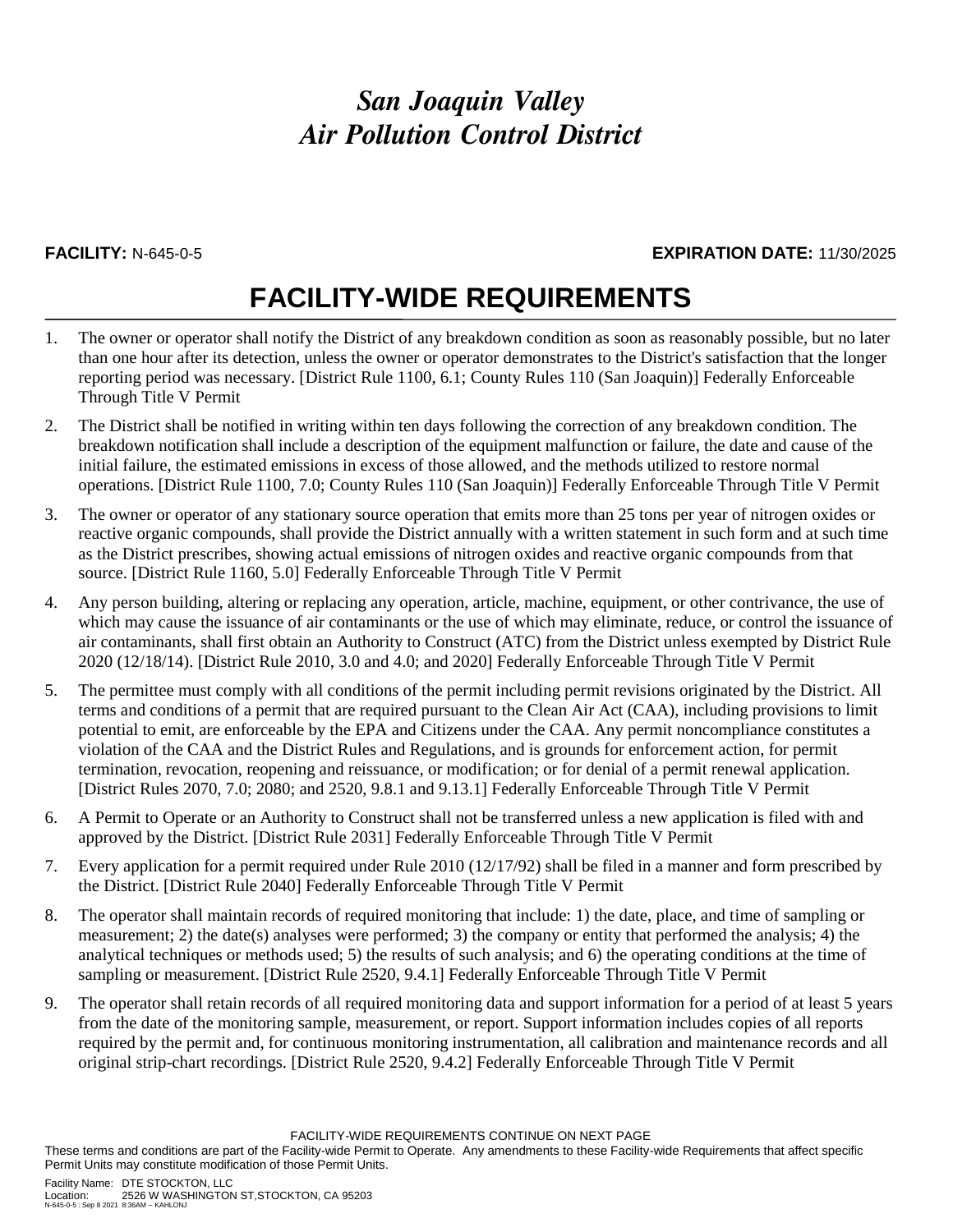Facility-wide Requirements for N-645-0-5 (continued) Page 2 of 4

- 10. The operator shall submit reports of any required monitoring at least every six months unless a different frequency is required by an applicable requirement. All instances of deviations from permit requirements must be clearly identified in such reports. [District Rule 2520, 9.5.1] Federally Enforceable Through Title V Permit
- 11. Deviations from permit conditions must be promptly reported, including deviations attributable to upset conditions, as defined in the permit. For the purpose of this condition, promptly means as soon as reasonably possible, but no later than 10 days after detection. The report shall include the probable cause of such deviations, and any corrective actions or preventive measures taken. All required reports must be certified by a responsible official consistent with section 10.0 of District Rule 2520 (6/21/01). [District Rules 2520, 9.5.2 and 1100, 7.0] Federally Enforceable Through Title V Permit
- 12. If for any reason a permit requirement or condition is being challenged for its constitutionality or validity by a court of competent jurisdiction, the outcome of such challenge shall not affect or invalidate the remainder of the conditions or requirements in that permit. [District Rule 2520, 9.7] Federally Enforceable Through Title V Permit
- 13. It shall not be a defense for a permittee in an enforcement action that it would have been necessary to halt or reduce the permitted activity in order to maintain compliance with the conditions of the permit. [District Rule 2520, 9.8.2] Federally Enforceable Through Title V Permit
- 14. The permit may be modified, revoked, reopened and reissued, or terminated for cause. The filing of a request by the permittee for a permit modification, revocation and reissuance, or termination, or a notification of planned changes or anticipated noncompliance does not stay any permit condition. [District Rule 2520, 9.8.3] Federally Enforceable Through Title V Permit
- 15. The permit does not convey any property rights of any sort, or any exclusive privilege. [District Rule 2520, 9.8.4] Federally Enforceable Through Title V Permit
- 16. The Permittee shall furnish to the District, within a reasonable time, any information that the District may request in writing to determine whether cause exists for modifying, revoking and reissuing, or terminating the permit or to determine compliance with the permit. Upon request, the permittee shall also furnish to the District copies of records required to be kept by the permit or, for information claimed to be confidential, the permittee may furnish such records directly to EPA along with a claim of confidentiality. [District Rule 2520, 9.8.5] Federally Enforceable Through Title V Permit
- 17. The permittee shall pay annual permit fees and other applicable fees as prescribed in Regulation III of the District Rules and Regulations. [District Rule 2520, 9.9] Federally Enforceable Through Title V Permit
- 18. Upon presentation of appropriate credentials, a permittee shall allow an authorized representative of the District to enter the permittee's premises where a permitted source is located or emissions related activity is conducted, or where records must be kept under condition of the permit. [District Rule 2520, 9.13.2.1] Federally Enforceable Through Title V Permit
- 19. Upon presentation of appropriate credentials, a permittee shall allow an authorized representative of the District to have access to and copy, at reasonable times, any records that must be kept under the conditions of the permit. [District Rule 2520, 9.13.2.2] Federally Enforceable Through Title V Permit
- 20. Upon presentation of appropriate credentials, a permittee shall allow an authorized representative of the District to inspect at reasonable times any facilities, equipment, practices, or operations regulated or required under the permit. [District Rule 2520, 9.13.2.3] Federally Enforceable Through Title V Permit
- 21. Upon presentation of appropriate credentials, a permittee shall allow an authorized representative of the District to sample or monitor, at reasonable times, substances or parameters for the purpose of assuring compliance with the permit or applicable requirements. [District Rule 2520, 9.13.2.4] Federally Enforceable Through Title V Permit
- 22. No air contaminants shall be discharged into the atmosphere for a period or periods aggregating more than 3 minutes in any one hour which is as dark or darker than Ringelmann #1 or equivalent to 20% opacity and greater, unless specifically exempted by District Rule 4101 (02/17/05). If the equipment or operation is subject to a more stringent visible emission standard as prescribed in a permit condition, the more stringent visible emission limit shall supersede this condition. [District Rule 4101 and San Joaquin County Rule 401] Federally Enforceable Through Title V Permit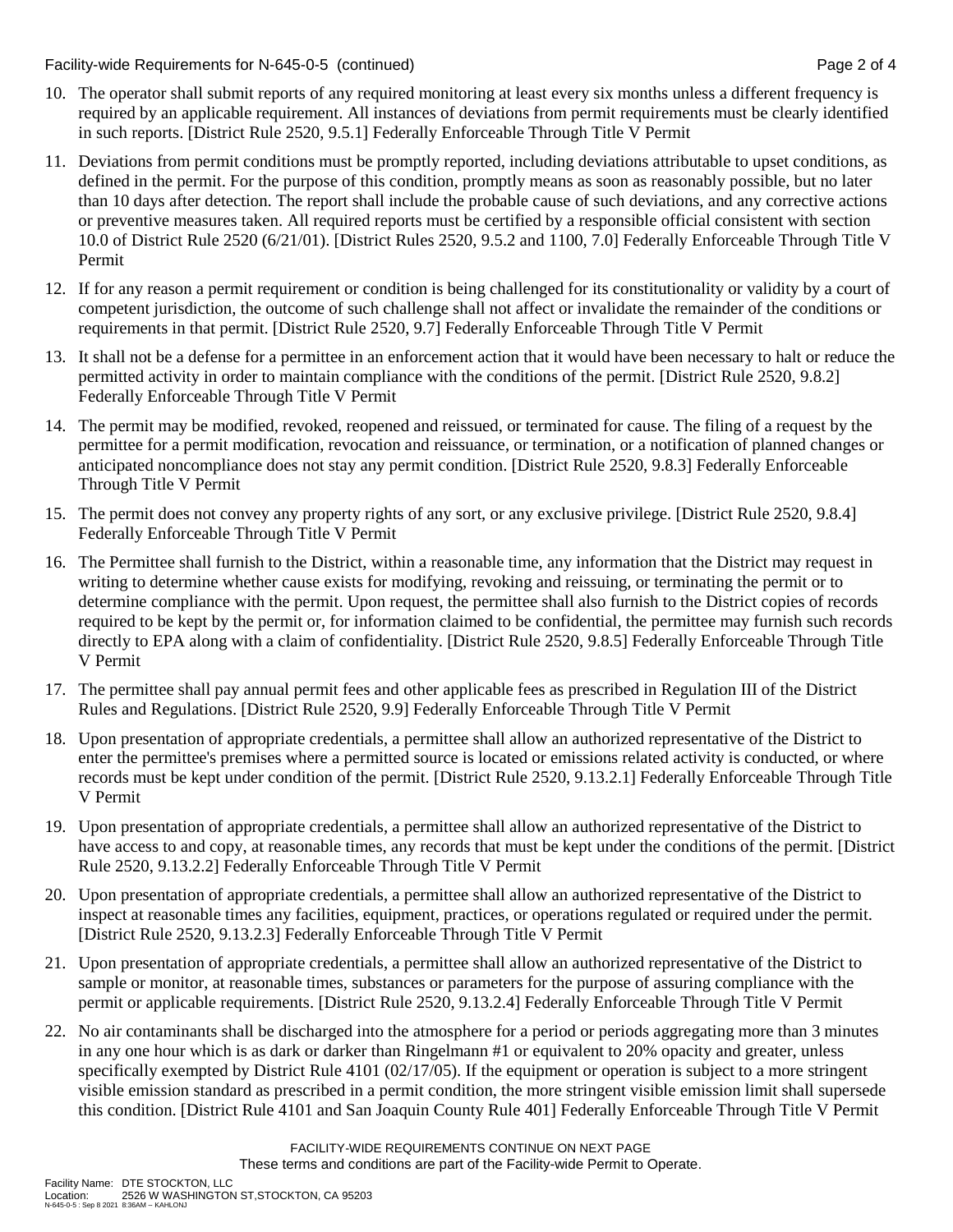Facility-wide Requirements for N-645-0-5 (continued) Page 3 of 4

- 23. No person shall manufacture, blend, repackage, supply, sell, solicit or apply any architectural coating with a VOC content in excess of the corresponding limit specified in Table of Standards 1 effective until 12/30/10 or Table of Standards 2 effective on and after 1/1/11 of District Rule 4601 (12/17/09) for use or sale within the District. [District Rule 4601, 5.1] Federally Enforceable Through Title V Permit
- 24. All VOC-containing materials subject to Rule 4601 (12/17/09) shall be stored in closed containers when not in use. [District Rule 4601, 5.4] Federally Enforceable Through Title V Permit
- 25. The permittee shall comply with all the Labeling and Test Methods requirements outlined in Rule 4601 sections 6.1 and 6.3 (12/17/09). [District Rule 4601, 6.1 and 6.3] Federally Enforceable Through Title V Permit
- 26. With each report or document submitted under a permit requirement or a request for information by the District or EPA, the permittee shall include a certification of truth, accuracy, and completeness by a responsible official. [District Rule 2520, 9.13.1 and 10.0] Federally Enforceable Through Title V Permit
- 27. If the permittee performs maintenance on, or services, repairs, or disposes of appliances, the permittee shall comply with the standards for Recycling and Emissions Reduction pursuant to 40 CFR Part 82, Subpart F. [40 CFR 82 Subpart F] Federally Enforceable Through Title V Permit
- 28. If the permittee performs service on motor vehicles when this service involves the ozone-depleting refrigerant in the motor vehicle air conditioner (MVAC), the permittee shall comply with the standards for Servicing of Motor Vehicle Air Conditioners pursuant to all the applicable requirements as specified in 40 CFR Part 82, Subpart B. [40 CFR Part 82, Subpart B] Federally Enforceable Through Title V Permit
- 29. Disturbances of soil related to any construction, demolition, excavation, extraction, or other earthmoving activities shall comply with the requirements for fugitive dust control in District Rule 8021 unless specifically exempted under Section 4.0 of Rule 8021 (8/19/2004) or Rule 8011 (8/19/2004). [District Rules 8011 and 8021] Federally Enforceable Through Title V Permit
- 30. Outdoor handling, storage and transport of any bulk material which emits dust shall comply with the requirements of District Rule 8031, unless specifically exempted under Section 4.0 of Rule 8031 (8/19/2004) or Rule 8011 (8/19/2004). [District Rules 8011 and 8031] Federally Enforceable Through Title V Permit
- 31. An owner/operator shall prevent or cleanup any carryout or trackout in accordance with the requirements of District Rule 8041 Section 5.0, unless specifically exempted under Section 4.0 of Rule 8041 (8/19/2004) or Rule 8011 (8/19/2004). [District Rules 8011 and 8041] Federally Enforceable Through Title V Permit
- 32. Whenever open areas are disturbed, or vehicles are used in open areas, the facility shall comply with the requirements of Section 5.0 of District Rule 8051, unless specifically exempted under Section 4.0 of Rule 8051 (8/19/2004) or Rule 8011 (8/19/2004). [District Rules 8011 and 8051] Federally Enforceable Through Title V Permit
- 33. Any paved road or unpaved road shall comply with the requirements of District Rule 8061 unless specifically exempted under Section 4.0 of Rule 8061 (8/19/2004) or Rule 8011 (8/19/2004). [District Rules 8011 and 8061] Federally Enforceable Through Title V Permit
- 34. Any unpaved vehicle/equipment area that anticipates more than 50 Average annual daily Trips (AADT) shall comply with the requirements of Section 5.1.1 of District Rule 8071. Any unpaved vehicle/equipment area that anticipates more than 150 vehicle trips per day (VDT) shall comply with the requirements of Section 5.1.2 of District Rule 8071. On each day that 25 or more VDT with 3 or more axles will occur on an unpaved vehicle/equipment traffic area, the owner/operator shall comply with the requirements of Section 5.1.3 of District Rule 8071. On each day when a special event will result in 1,000 or more vehicles that will travel/park on an unpaved area, the owner/operator shall comply with the requirements of Section 5.1.4 of District Rule 8071. All sources shall comply with the requirements of Section 5.0 of District Rule 8071 unless specifically exempted under Section 4.0 of Rule 8071 (9/16/2004) or Rule 8011 (8/19/2004). [District Rules 8011 and 8071] Federally Enforceable Through Title V Permit
- 35. Any owner or operator of a demolition or renovation activity, as defined in 40 CFR 61.141, shall comply with the applicable inspection, notification, removal, and disposal procedures for asbestos containing materials as specified in 40 CFR 61.145 (Standard for Demolition and Renovation). [40 CFR 61 Subpart M] Federally Enforceable Through Title V Permit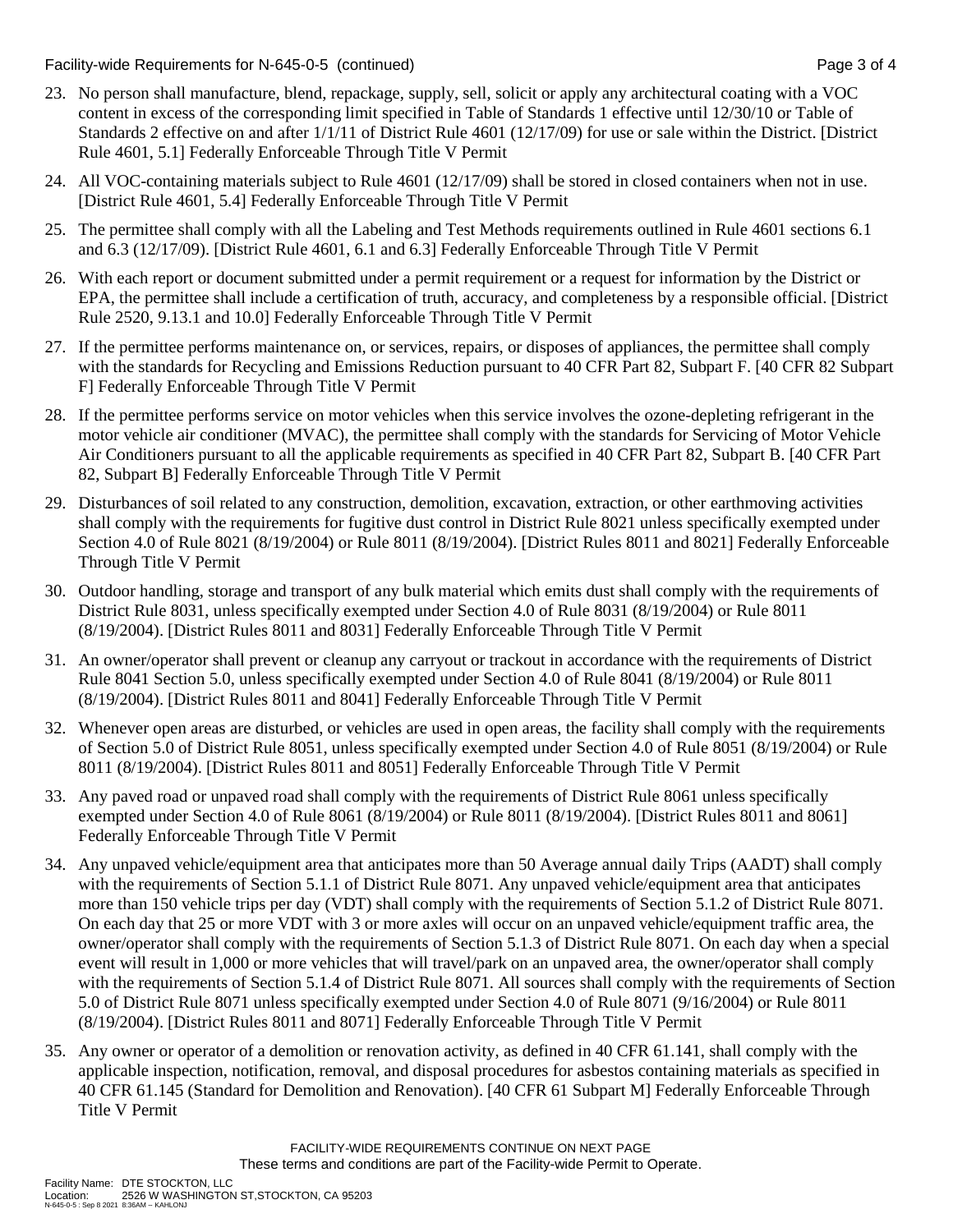Facility-wide Requirements for N-645-0-5 (continued) Page 4 of 4

- 36. The permittee shall submit certifications of compliance with the terms and standards contained in Title V permits, including emission limits, standards and work practices, to the District and the EPA annually (or more frequently as specified in an applicable requirement or as specified by the District). The certification shall include the identification of each permit term or condition, the compliance status, whether compliance was continuous or intermittent, the methods used for determining the compliance status, and any other facts required by the District to determine the compliance status of the source. [District Rule 2520, 9.16] Federally Enforceable Through Title V Permit
- 37. The permittee shall submit an application for Title V permit renewal to the District at least six months, but not greater than 18 months, prior to the permit expiration date. [District Rule 2520, 5.2] Federally Enforceable Through Title V Permit
- 38. When a term is not defined in a Title V permit condition, the definition in the rule cited as the origin and authority for the condition in a Title V permits shall apply. [District Rule 2520, 9.1.1] Federally Enforceable Through Title V Permit
- 39. Compliance with permit conditions in the Title V permit shall be deemed in compliance with the following outdated SIP requirements: Rule 401 (San Joaquin), Rule 110 (San Joaquin), and Rule 202 (San Joaquin). A permit shield is granted from these requirements. [District Rule 2520, 13.2] Federally Enforceable Through Title V Permit
- 40. Compliance with permit conditions in the Title V permit shall be deemed in compliance with the following applicable requirements: SJVUAPCD Rules 1100, sections 6.1 and 7.0 (12/17/92); 2010, sections 3.0 and 4.0 (12/17/92); 2031 (12/17/92); 2040 (12/17/92); 2070, section 7.0 (12/17/92); 2080 (12/17/92); 4101 (2/17/05); 4601 (12/17/09); 8021 (8/19/2004); 8031 (8/19/2004); 8041 (8/19/2004); 8051 (8/19/2004); 8061 (8/19/2004); and 8071 (9/16/2004). A permit shield is granted from these requirements. [District Rule 2520, 13.2] Federally Enforceable Through Title V Permit
- 41. No air contaminant shall be released into the atmosphere which causes a public nuisance. [District Rule 4102]
- 42. On April 13, 2001, the initial Title V permit was issued. The reporting periods for the Report of Required Monitoring and the Compliance Certification Report begin April 13 of every year, unless alternative dates are approved by the District Compliance Division. These reports are due within 30 days after the end of the reporting period. [District Rule 2520] Federally Enforceable Through Title V Permit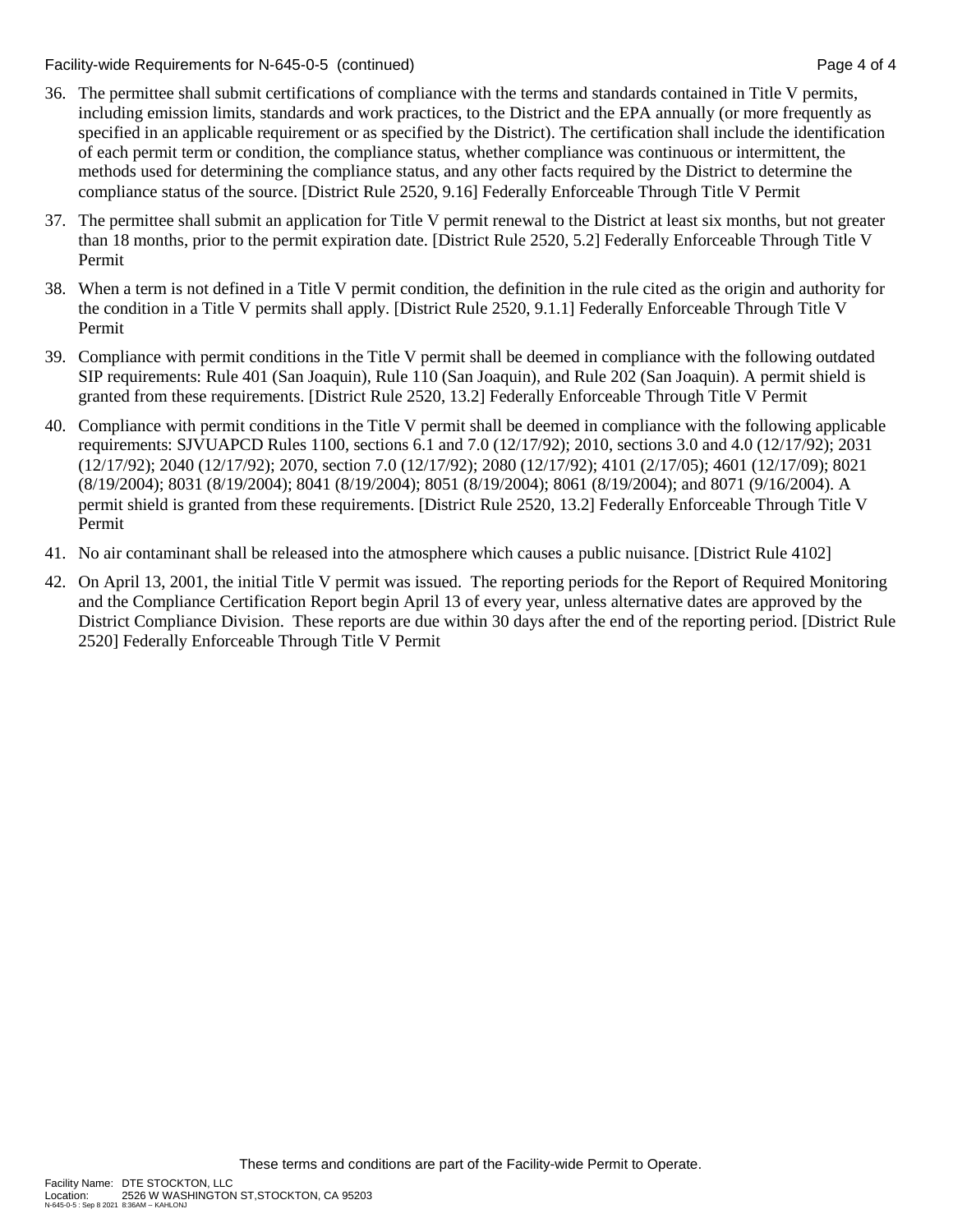#### **EQUIPMENT DESCRIPTION:**

DRY SORBENT RECEIVING SILO #1 CONTROLLED WITH A FABRIC FILTER BAGHOUSE

## **PERMIT UNIT REQUIREMENTS**

- 1. Dry sorbent shall be received through direct coupled pneumatic unloading truck. [District Rule 2201] Federally Enforceable Through Title V Permit
- 2. The pneumatic transfer components and connections shall be totally air tight. [District Rule 2201] Federally Enforceable Through Title V Permit
- 3. The storage silos shall be totally air tight and vented only through a fabric filter. [District Rule 2201] Federally Enforceable Through Title V Permit
- 4. The fabric filters shall have a maximum effective air to cloth ratio of 4.5:1 and shall be equipped with an automatic pulse jet cleaning mechanism. [District Rule 2201] Federally Enforceable Through Title V Permit
- 5. There shall be no visible emissions from the fabric filter. [District Rule 2201] Federally Enforceable Through Title V Permit
- 6. The fabric filter baghouse shall be equipped with a pressure differential gauge to indicate the pressure drop across the bags. The gauge shall be maintained in good working condition at all times. The differential pressure across each compartment shall be maintained between 1" and 8" water column. [District Rules 2201 and 2520, 9.3.2] Federally Enforceable Through Title V Permit
- 7. A spare set of each type of bags shall be maintained on the premises at all times. [District Rule 2201] Federally Enforceable Through Title V Permit
- 8. Fabric collection system shall be completely inspected annually while in operation for evidence of particulate matter leaks and shall be repaired as needed. [District Rule 2520, 9.3.2] Federally Enforceable Through Title V Permit
- 9. Fabric collector filters shall be completely inspected annually while not in operation for tears, scuffs, abrasives or holes which might interfere with PM collection efficiency and shall be replaced as needed. [District Rule 2520, 9.3.2] Federally Enforceable Through Title V Permit
- 10. Records of fabric collector system maintenance, inspection, and repairs shall be maintained. The records shall include identification of equipment, date of inspection, corrective action taken, and identification of individual Performing inspection. [District Rule 2520, 9.4.2] Federally Enforceable Through Title V Permit
- 11. Visible emissions from the the dry sorbent receiving silo shall be checked and the results recorded annually. If visible emissions are observed, corrective action shall be taken prior to further operation of the equipment. Corrective action means that visible emissions are eliminated before operation of the equipment is resumed. If visible emissions cannot be corrected within 24 hours, a visible emissions test shall be conducted by a trained observer using EPA method 9 within 72 hours. A record of the results of these observations shall be maintained. Such records shall include the observer's name and affiliation, the date, time, sky condition, and the observer's location relative to the source. [District Rule 2520, 9.3.2 and 9.4.2] Federally Enforceable Through Title V Permit

**PERMIT UNIT:** N-645-8-9 **EXPIRATION DATE:** 11/30/2025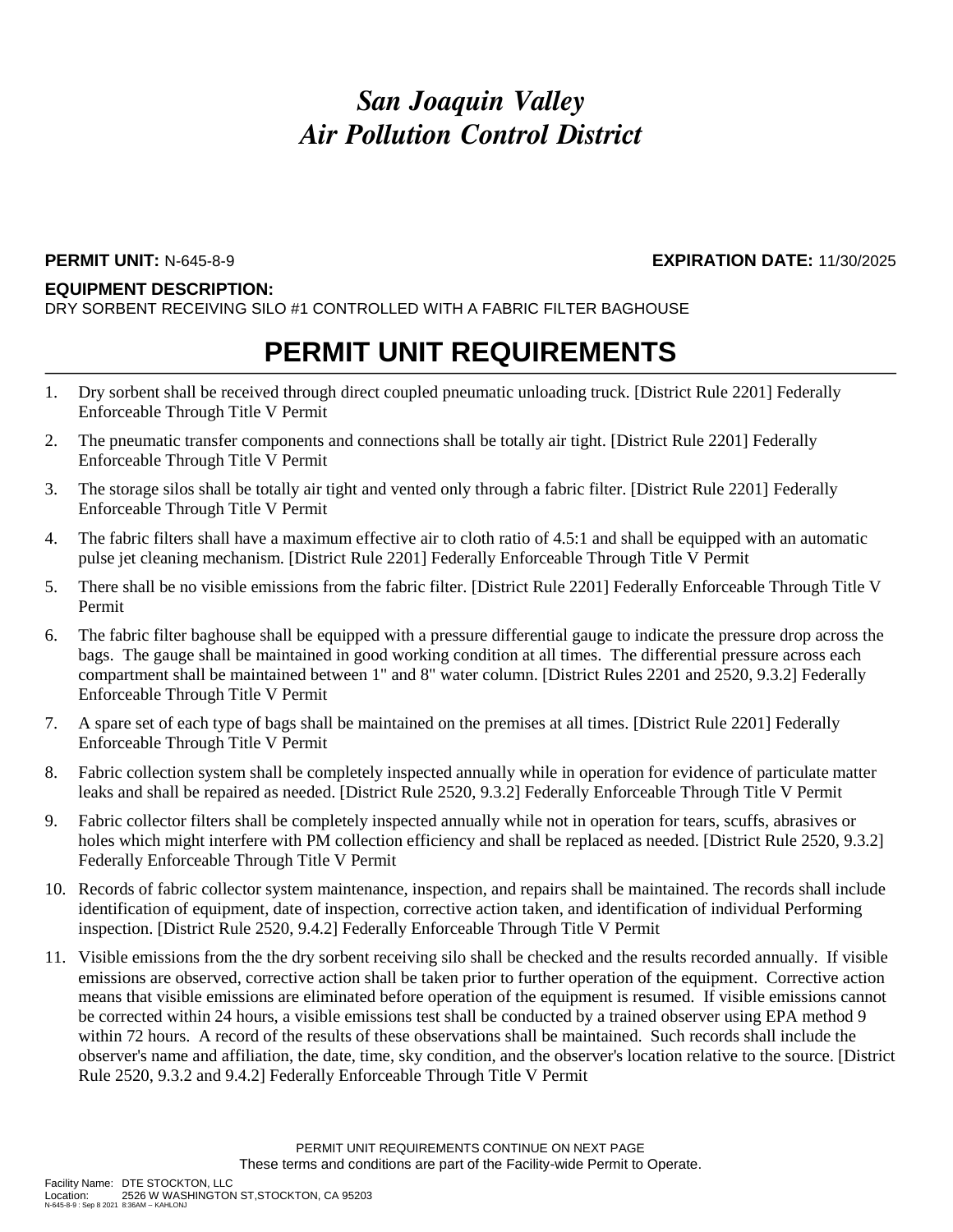Permit Unit Requirements for N-645-8-9 (continued) **Page 2** of 2

- 12. The differential pressure across each compartment of the fabric filter baghouse shall be checked and the results recorded annually. If the differential pressure across each compartment of the fabric filters is not between 1" and 8" water column, corrective action is required prior to further operation of the equipment. Corrective action means that the cause of the improper pressure differential is corrected before operation of the equipment is resumed. [District Rule 2520, 9.3.2 and 9.4.] Federally Enforceable Through Title V Permit
- 13. Particulate matter emissions shall not exceed 0.1 gr/dscf in concentration. [District Rule 4201] Federally Enforceable Through Title V Permit
- 14. Particulate matter emissions shall not exceed the hourly rate as calculated in District Rule 4202 using the equation  $E =$  $3.59xP^00.62$  if P is less than or equal to 30 tons per hour, or  $E = 17.31xP^00.16$  if P is greater than 30 tons per hour. [District Rule 4202] Federally Enforceable Through Title V Permit
- 15. PM10 emissions from the dry sorbent receiving and storage operation shall not exceed 0.00039 pounds per ton of dry sorbent received. [District Rule 2201] Federally Enforceable Through Title V Permit
- 16. The quantity of dry sorbent received shall not exceed 365 tons in any one day and 27,375 tons in any rolling 12 consecutive-month period. [District Rule 2201] Federally Enforceable Through Title V Permit
- 17. Permittee shall maintain daily records of the quantity of dry sorbent received, in tons, and shall update the rolling 12 consecutive-month total of dry sorbent received at least once each calendar month. [District Rule 2201] Federally Enforceable Through Title V Permit
- 18. Records shall be retained on-site for a period of at least five years and made available for District inspection upon request. [District Rule 2201] Federally Enforceable Through Title V Permit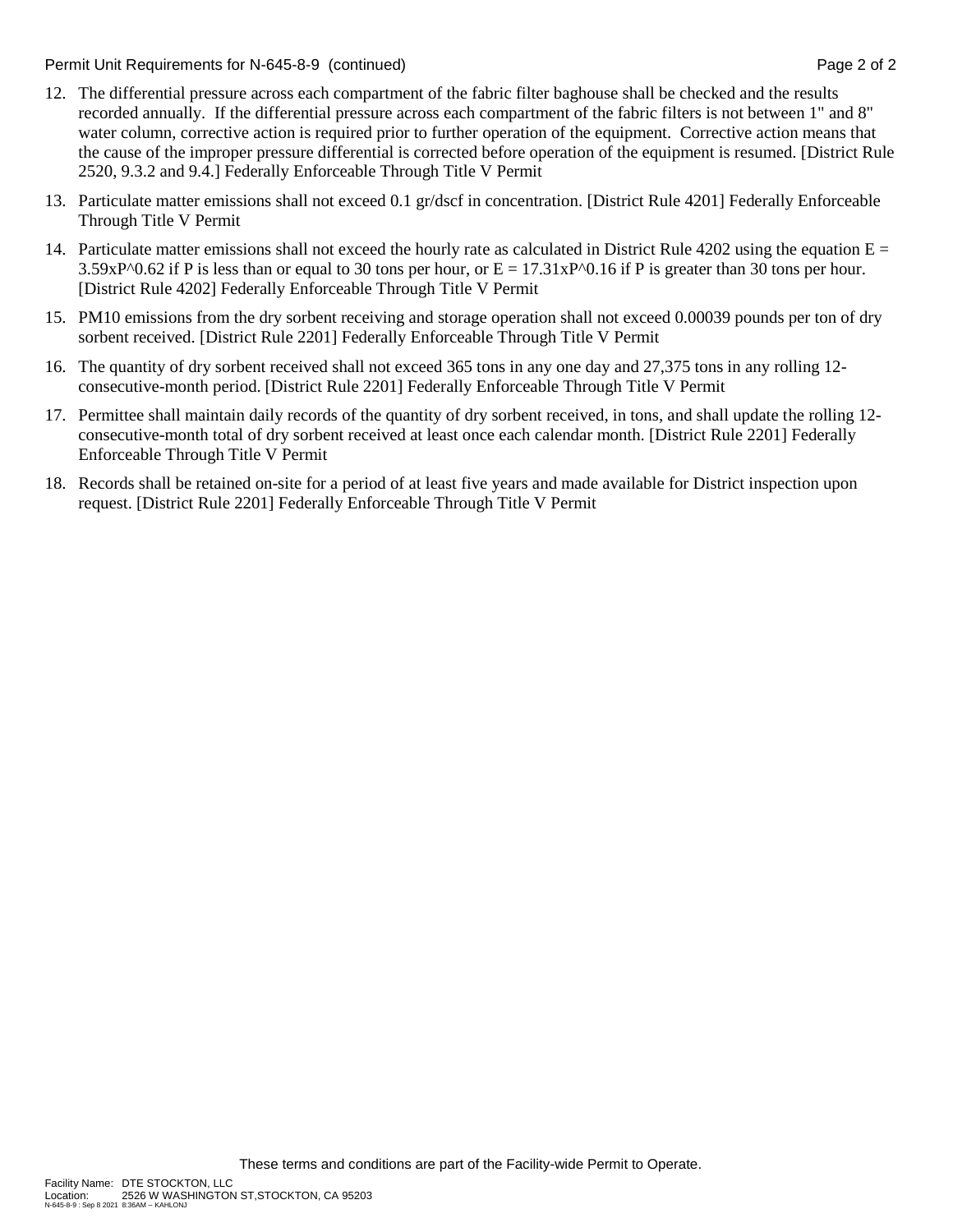#### **EQUIPMENT DESCRIPTION:**

DRY SORBENT RECEIVING SILO #2 CONTROLLED WITH A FABRIC FILTER BAGHOUSE

## **PERMIT UNIT REQUIREMENTS**

- 1. Dry sorbent shall be received through direct coupled pneumatic unloading truck. [District Rule 2201] Federally Enforceable Through Title V Permit
- 2. The pneumatic transfer components and connections shall be totally air tight. [District Rule 2201] Federally Enforceable Through Title V Permit
- 3. The storage silos shall be totally air tight and vented only through a fabric filter. [District Rule 2201] Federally Enforceable Through Title V Permit
- 4. The fabric filters shall have a maximum effective air to cloth ratio of 4.5:1 and shall be equipped with an automatic pulse jet cleaning mechanism. [District Rule 2201] Federally Enforceable Through Title V Permit
- 5. There shall be no visible emissions from the fabric filter. [District Rule 2201] Federally Enforceable Through Title V Permit
- 6. The fabric filter baghouse shall be equipped with a pressure differential gauge to indicate the pressure drop across the bags. The gauge shall be maintained in good working condition at all times. The differential pressure across each compartment shall be maintained between 1" and 8" water column. [District Rules 2201 and 2520, 9.3.2] Federally Enforceable Through Title V Permit
- 7. A spare set of each type of bags shall be maintained on the premises at all times. [District Rule 2201] Federally Enforceable Through Title V Permit
- 8. Fabric collection system shall be completely inspected annually while in operation for evidence of particulate matter leaks and shall be repaired as needed. [District Rule 2520, 9.3.2] Federally Enforceable Through Title V Permit
- 9. Fabric collector filters shall be completely inspected annually while not in operation for tears, scuffs, abrasives or holes which might interfere with PM collection efficiency and shall be replaced as needed. [District Rule 2520, 9.3.2] Federally Enforceable Through Title V Permit
- 10. Records of fabric collector system maintenance, inspection, and repairs shall be maintained. The records shall include identification of equipment, date of inspection, corrective action taken, and identification of individual Performing inspection. [District Rule 2520, 9.4.2] Federally Enforceable Through Title V Permit
- 11. Visible emissions from the the dry sorbent receiving silo shall be checked and the results recorded annually. If visible emissions are observed, corrective action shall be taken prior to further operation of the equipment. Corrective action means that visible emissions are eliminated before operation of the equipment is resumed. If visible emissions cannot be corrected within 24 hours, a visible emissions test shall be conducted by a trained observer using EPA method 9 within 72 hours. A record of the results of these observations shall be maintained. Such records shall include the observer's name and affiliation, the date, time, sky condition, and the observer's location relative to the source. [District Rule 2520, 9.3.2 and 9.4.2] Federally Enforceable Through Title V Permit

**PERMIT UNIT:** N-645-9-9 **EXPIRATION DATE:** 11/30/2025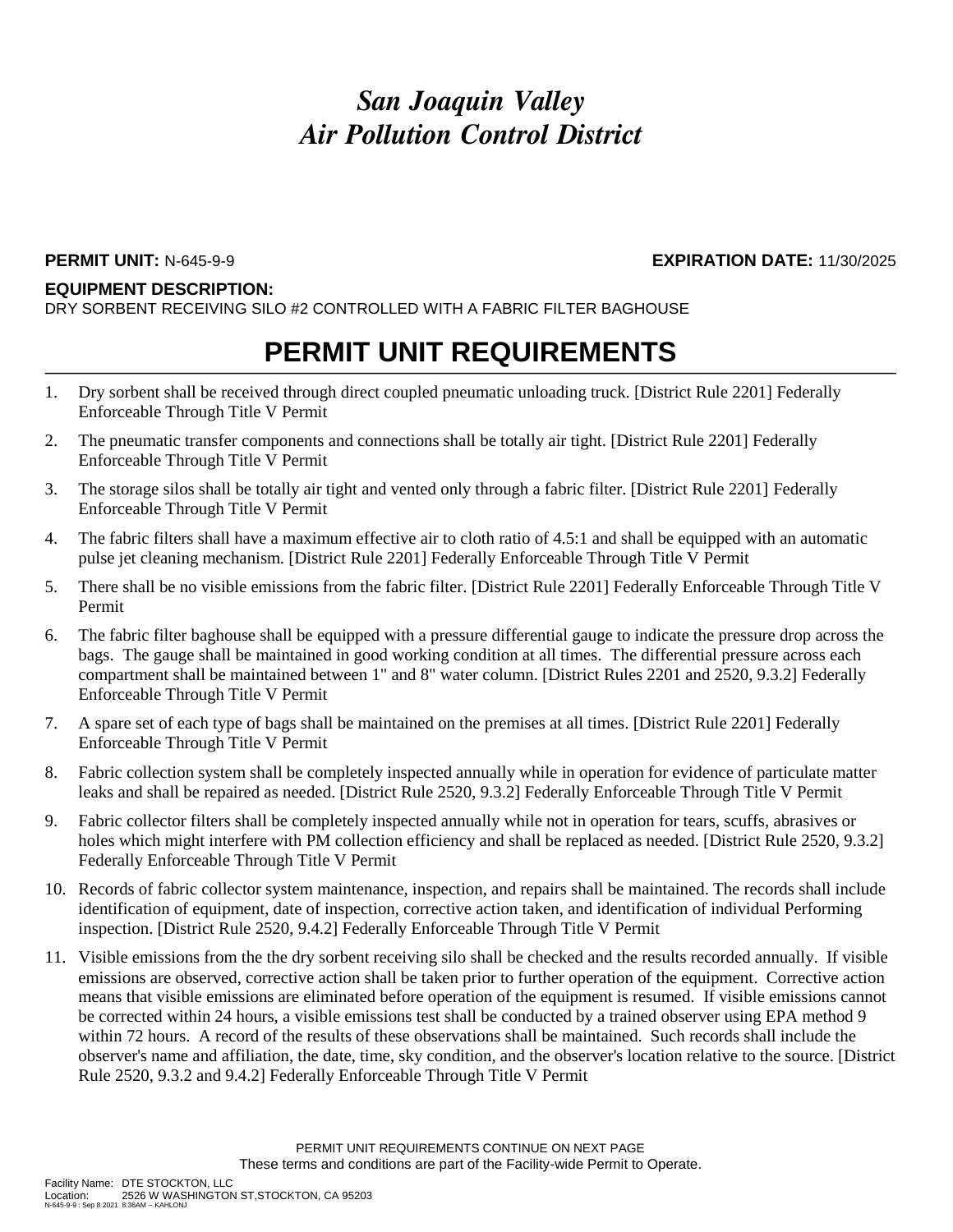Permit Unit Requirements for N-645-9-9 (continued) **Page 2** of 2

- 12. The differential pressure across each compartment of the fabric filter baghouse shall be checked and the results recorded annually. If the differential pressure across each compartment of the fabric filters is not between 1" and 8" water column, corrective action is required prior to further operation of the equipment. Corrective action means that the cause of the improper pressure differential is corrected before operation of the equipment is resumed. [District Rule 2520, 9.3.2 and 9.4.] Federally Enforceable Through Title V Permit
- 13. Particulate matter emissions shall not exceed 0.1 gr/dscf in concentration. [District Rule 4201] Federally Enforceable Through Title V Permit
- 14. Particulate matter emissions shall not exceed the hourly rate as calculated in District Rule 4202 using the equation  $E =$  $3.59xP^00.62$  if P is less than or equal to 30 tons per hour, or  $E = 17.31xP^00.16$  if P is greater than 30 tons per hour. [District Rule 4202] Federally Enforceable Through Title V Permit
- 15. PM10 emissions from the dry sorbent receiving and storage operation shall not exceed 0.00039 pounds per ton of dry sorbent received. [District Rule 2201] Federally Enforceable Through Title V Permit
- 16. The quantity of dry sorbent received shall not exceed 365 tons in any one day and 27,375 tons in any rolling 12 consecutive-month period. [District Rule 2201] Federally Enforceable Through Title V Permit
- 17. Permittee shall maintain daily records of the quantity of dry sorbent received, in tons, and shall update the rolling 12 consecutive-month total of dry sorbent received at least once each calendar month. [District Rule 2201] Federally Enforceable Through Title V Permit
- 18. Records shall be retained on-site for a period of at least five years and made available for District inspection upon request. [District Rule 2201] Federally Enforceable Through Title V Permit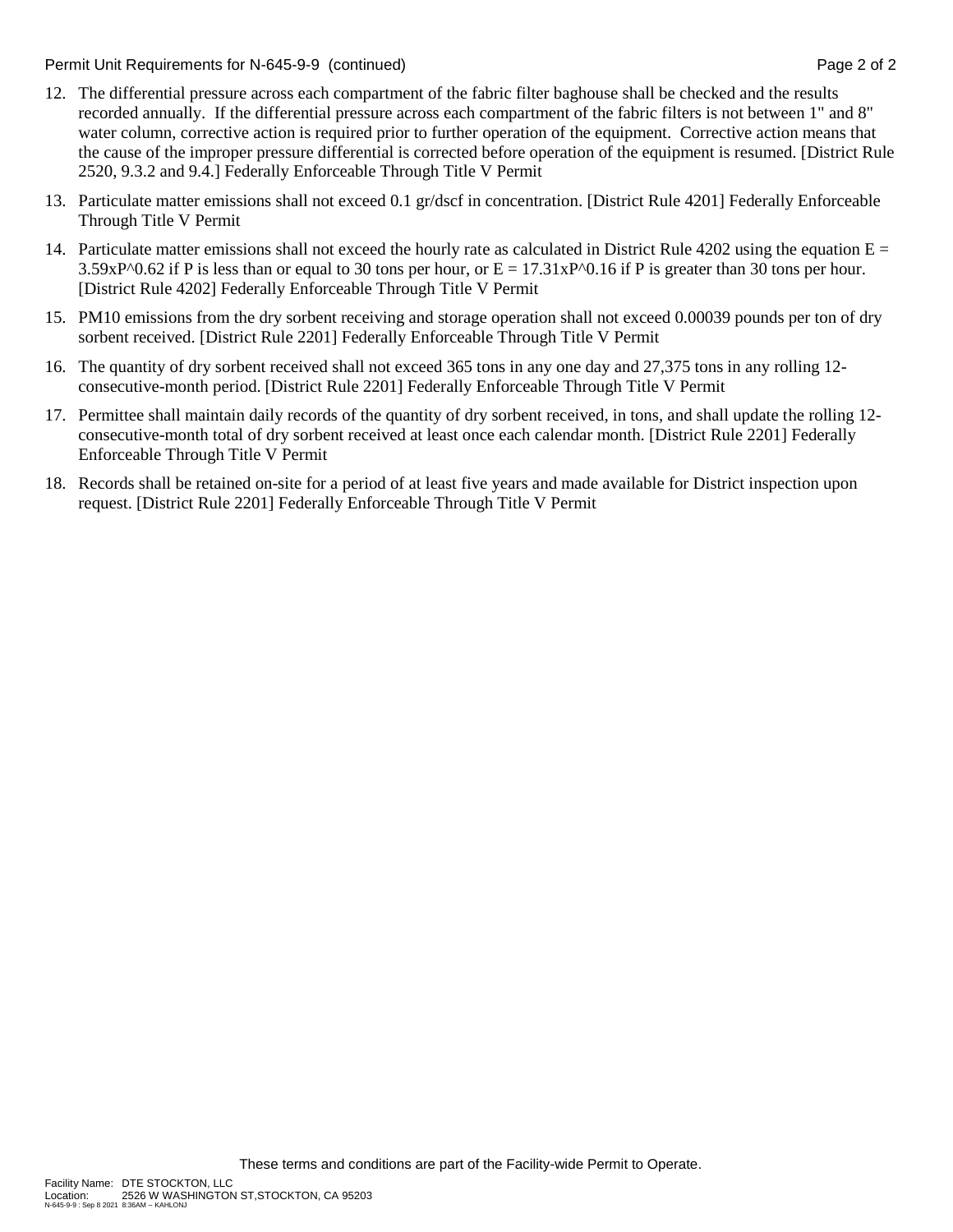#### **PERMIT UNIT:** N-645-12-8 **EXPIRATION DATE:** 11/30/2025

#### **EQUIPMENT DESCRIPTION:**

FLY-ASH AND BOTTOM-ASH HANDLING, STORAGE, AND TRUCK LOADOUT OPERATIONS INCLUDING TWO FLY-ASH STORAGE SILOS (900-TON CAPACITY, 500-TON CAPACITY) EACH VENTED TO A CLOSED-LOOP AIR TIGHT SYSTEM, AN ENCLOSED PUGMILL EQUIPPED WITH WATER SPRAYS TO MAKE WET FLY-ASH FOR LOADING INTO OPEN-TOP TRUCK TRAILERS, A TELESCOPIC SPOUT SEALING TO THE TRUCK TRAILER HATCH FOR DRY FLY-ASH DISPENSING INTO FULLY-SEALED TRUCK TRAILER AND RECOVERING ANY FUGITIVE FLY-ASH FROM THE TRAILER AND ROUTING IT THROUGH A CLOSED-LOOP AIR TIGHT SYSTEM, AND ENCLOSED FLY-ASH CONVEYING EQUIPMENT (FLY-ASH CONVEYORS AND FLY-ASH BUCKET ELEVATOR); WET BOTTOM-ASH TRANSFER WITH A CHAIN-CONVEYOR DELIVERING WET BOTTOM-ASH TO A BUNKER, AND LOADING OF WET BOTTOM-ASH INTO OPEN TOP TRUCK TRAILERS

## **PERMIT UNIT REQUIREMENTS**

- 1. No air contaminant shall be discharged into the atmosphere for a period or periods aggregating more than three minutes in any one hour which is as dark as, or darker than, Ringelmann 1 or 20% opacity. [District Rule 4101] Federally Enforceable Through Title V Permit
- 2. Particulate matter emissions from dry fly-ash silo loading and dry fly-ash truck loading shall not exceed 0.1 gr/dscf in concentration. [District Rule 4201] Federally Enforceable Through Title V Permit
- 3. Fly-ash from mechanical collectors, electrostatic precipitator (ESP) and selective catalytic reduction (SCR) systems shall be transferred to the storage silos using enclosed conveying equipment (e.g., enclosed screw conveyors, enclosed bucket elevators, etc.). These silos shall be discharged to a closed-loop air tight system operating under slight negative pressure induced by the fan upstream of the scrubber. [District Rule 2201] Federally Enforceable Through Title V Permit
- 4. Water sprays connected to the pug mill shall be maintained in good working condition. [District Rule 2201] Federally Enforceable Through Title V Permit
- 5. PM10 emissions from loading fly-ash into pug-mill shall not exceed 0.0028 pounds per ton of dry fly-ash loaded. [District Rule 2201] Federally Enforceable Through Title V Permit
- 6. No more than 120 tons of dry fly-ash shall be loaded in the pug-mill during any one day. The owner or operator may use the amount of wet fly-ash loaded into trucks and the amount of moisture in the wet fly-ash to calculate the amount of dry fly-ash to demonstrate compliance with this requirement. [District Rule 2201] Federally Enforceable Through Title V Permit
- 7. Wet fly-ash loaded into truck trailers shall have at least 15% moisture by weight. [District Rule 2201] Federally Enforceable Through Title V Permit
- 8. Wet fly-ash loading into truck trailer shall not have any visible emissions. [District Rule 2201] Federally Enforceable Through Title V Permit
- 9. Telescopic spout shall be operated in a manner to cause minimal fly-ash dust inside the trailer during the fly-ash loading process. Any dust generated inside the trailer shall be discharged into a closed-loop air tight system operating under slight negative pressure induced by the fan upstream of the scrubber. [District Rule 2201] Federally Enforceable Through Title V Permit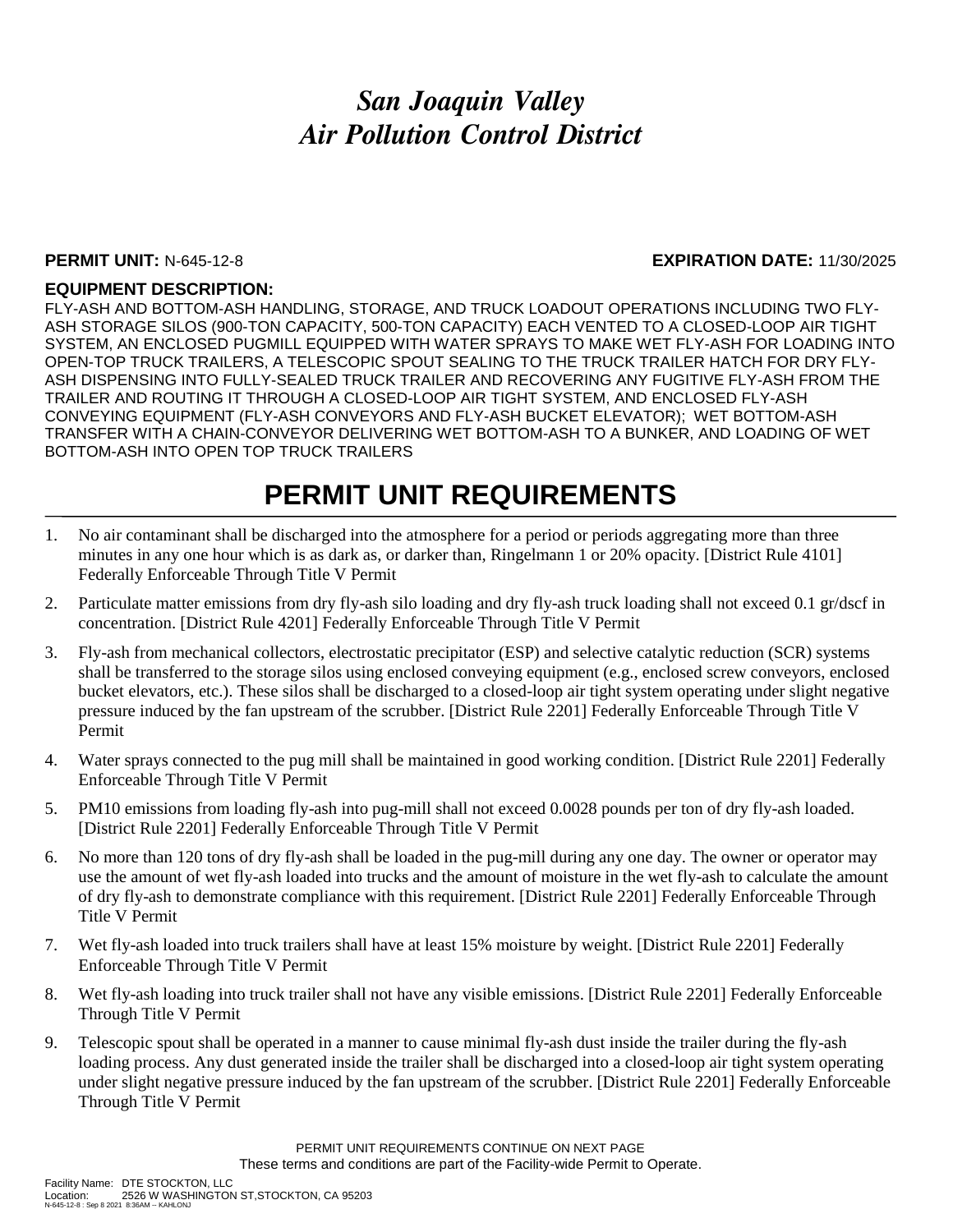Permit Unit Requirements for N-645-12-8 (continued) **Page 2** of 2

- 10. Dry fly-ash shall be loaded into an enclosed truck trailer, except for any opening(s), needed for the makeup air to maintain the structural integrity of the truck trailer. The direction of air flow through each opening shall occur into the trailer compartment. Under no circumstances, there shall be any visible emissions from the openings during the loading process. [District Rule 2201] Federally Enforceable Through Title V Permit
- 11. PM10 emissions from loading dry fly-ash into enclosed truck trailers shall not exceed 0.000028 pounds per ton of dry fly-ash loaded. [District Rule 2201] Federally Enforceable Through Title V Permit
- 12. No more than 120 tons of dry fly-ash shall be loaded in the truck trailers during any one day. [District Rule 2201] Federally Enforceable Through Title V Permit
- 13. Wet bottom-ash loaded into truck trailers shall have at least 6% moisture by weight. [District Rule 2201] Federally Enforceable Through Title V Permit
- 14. Wet bottom-ash loading into truck trailer shall not have any visible emissions. [District Rule 2201] Federally Enforceable Through Title V Permit
- 15. PM10 emissions from loading wet bottom-ash into truck trailers shall not exceed 0.000046 pounds per ton of wet bottom-ash loaded. [District Rule 2201] Federally Enforceable Through Title V Permit
- 16. No more than 100 tons of wet bottom-ash shall be loaded in the truck trailers during any one day. [District Rule 2201] Federally Enforceable Through Title V Permit
- 17. Visible emissions from the wet fly-ash loading into truck trailers, dry fly-ash into truck trailers, and bottom-ash loading into truck trailers shall be checked and recorded at least once a day during truck loading process for each material. If visible emissions are observed, corrective action shall be taken prior to further operation of the equipment. Corrective action means that visible emissions are eliminated before operation of the equipment is resumed. If visible emissions cannot be corrected within 24 hours, a visible emissions test shall be conducted by a trained observer using EPA method 9 within 72 hours. A record of the results of these observations shall be maintained. Such records shall include the observer's name and affiliation, the date, time, sky condition, and the observer's location relative to the source. [District Rule 2201] Federally Enforceable Through Title V Permit
- 18. The owner or operator shall inspect spray nozzles connected to the pug-mill at least weekly and conduct necessary repairs shall be repaired as needed. [District Rule 2520, 9.4.2] Federally Enforceable Through Title V Permit
- 19. The owner or operator shall monitor and record the water spray rate to the pug-mill during truck loading at least on a quarterly basis. [District Rules 2201 and 2520, 9.4.2] Federally Enforceable Through Title V Permit
- 20. Fly-ash conveying system, dry fly-ash telescopic system, closed-loop air tight system and associated duct work shall be completely inspected annually while in operation for evidence of particulate matter leaks and shall be repaired as needed. [District Rule 2520, 9.3.2] Federally Enforceable Through Title V Permit
- 21. Records of equipment inspection, maintenance,and repairs shall be maintained. The records shall include identification of equipment, date of inspection, corrective action taken, and identification of individual performing the inspection. [District Rule 2520, 9.4.2] Federally Enforceable Through Title V Permit
- 22. Moisture content of wet fly-ash and wet bottom-ash loaded into the truck trailers shall be measured and recorded at least once a month and whenever requested by the District. The sample for the moisture testing purposes shall weighs at least 2.0 pounds. The percent moisture content shall be determined using the following equation: [(weight of wet sample - weight of dry sample) / weight of wet sample] x 100. [District Rule 2201] Federally Enforceable Through Title V Permit
- 23. The owner or operator shall maintain records of the following items: (1) Date, (2) Amount of dry fly-ash loaded into the pug-mill (tons/day), (3) Amount of dry fly-ash loaded into the trucks (tons/day), and (4) Amount of bottom-ash transferred into the truck trailers (tons/day). [District Rule 2201] Federally Enforceable Through Title V Permit
- 24. All records shall be maintained and retained on-site for a period of at least 5 years and shall be made available for District inspection upon request. [District Rule 1070] Federally Enforceable Through Title V Permit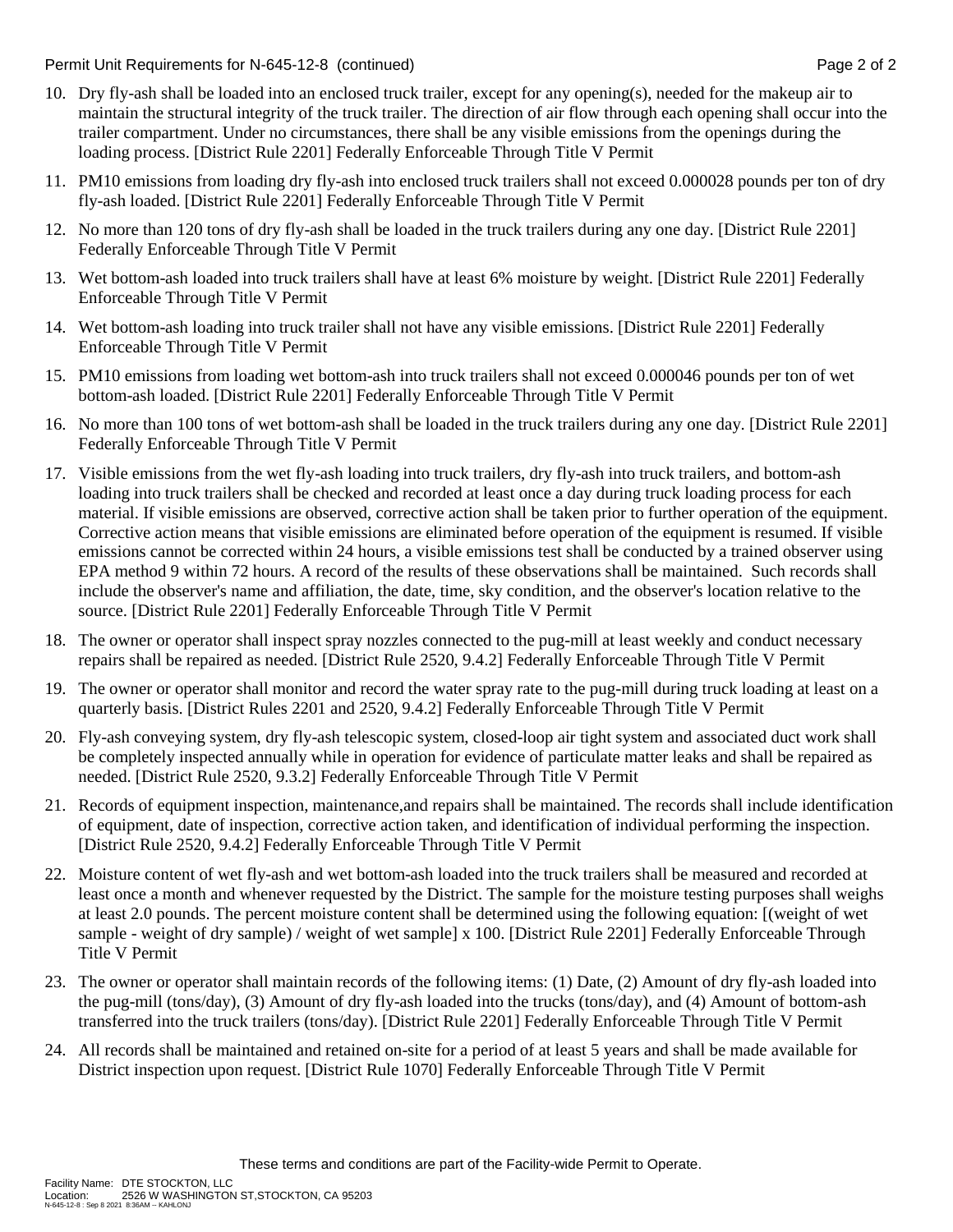#### **PERMIT UNIT:** N-645-33-8 **EXPIRATION DATE:** 11/30/2025

#### **EQUIPMENT DESCRIPTION:**

355 BHP CUMMINS MODEL #NT855-G2 DIESEL-FIRED EMERGENCY STANDBY IC ENGINE POWERING AN ELECTRICAL GENERATOR

## **PERMIT UNIT REQUIREMENTS**

- 1. Particulate matter emissions shall not exceed 0.1 grains/dscf in concentration. [District Rule 4201] Federally Enforceable Through Title V Permit
- 2. Emissions from this engine shall ne exceed any of the following limits: 262.7 lb-NOx/day, 17.5 lb-SOx/day, 18.4 lb-PM10/day, 56.9 lb-CO/day, or 21 lb-VOC/day. [District Rule 2201] Federally Enforceable Through Title V Permit
- 3. This engine shall be equipped with an operational non-resettable elapsed time meter or other APCO approved alternative. [District Rule 4702, 17 CCR 93115, and 40 CFR 63.6625(f)] Federally Enforceable Through Title V Permit
- 4. The engine's oil and filter shall be changed every 500 hours of operation or annually, whichever comes first. [40 CFR 63.6603(a),Table 2d] Federally Enforceable Through Title V Permit
- 5. The owner or operator has the option of utilizing an oil analysis program in order to extend the specified oil change requirement in Tables 2d to this subpart. The oil analysis must be performed at the same frequency specified for changing the oil in Table 2d to this subpart. The analysis program must at a minimum analyze the following three parameters: Total Base Number, viscosity, and percent water content. The condemning limits for these parameters are as follows: Total Base Number is less than 30 percent of the Total Base Number of the oil when new; viscosity of the oil has changed by more than 20 percent from the viscosity of the oil when new; or percent water content (by volume) is greater than 0.5. If all of these condemning limits are not exceeded, the engine owner or operator is not required to change the oil. If any of the limits are exceeded, the engine owner or operator must change the oil within 2 business days of receiving the results of the analysis; if the engine is not in operation when the results of the analysis are received, the engine owner or operator must change the oil within 2 business days or before commencing operation, whichever is later. The owner or operator must keep records of the parameters that are analyzed as part of the program, the results of the analysis, and the oil changes for the engine. The analysis program must be part of the maintenance plan for the engine. [40 CFR 63.6625(i)] Federally Enforceable Through Title V Permit
- 6. The engine's air filter shall be inspected every 1,000 hours of operation or annually, whichever comes first, and replaced as necessary. [40 CFR 63.6603(a), Table 2d] Federally Enforceable Through Title V Permit
- 7. The engine's hoses and belts shall be inspected every 500 hours of operation or annually, whichever comes first, and replaced as necessary. [40 CFR 63.6603(a),Table 2d] Federally Enforceable Through Title V Permit
- 8. Only CARB certified diesel fuel containing not more than 0.0015% sulfur by weight is to be used. [District Rules 2201 and 4801 and 17 CCR 93115, and 40 CFR 63.6604(b)] Federally Enforceable Through Title V Permit
- 9. This engine shall be operated only for maintenance, testing, and required regulatory purposes, and during emergency situations or to supply power while maintenance is performed or repairs made to the primary power supply. Operation of the engine for maintenance, testing and required regulatory purposes shall not exceed 20 hours per calendar year. [District Rule 4702, 17 CCR 93115, and 40 CFR Part 63 Subpart ZZZZ] Federally Enforceable Through Title V Permit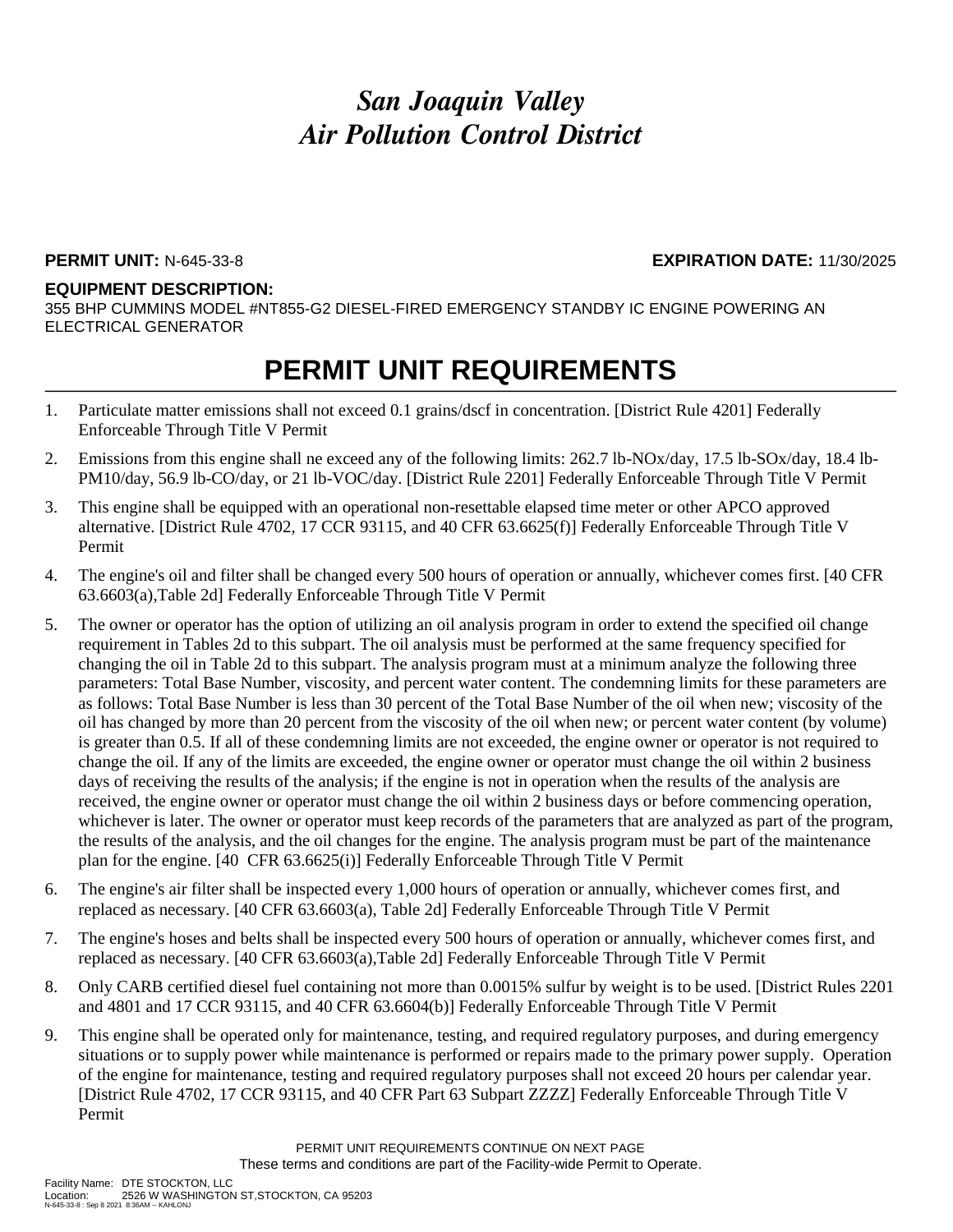Permit Unit Requirements for N-645-33-8 (continued) **Page 2** of 2

- 10. An emergency situation is an unscheduled electrical power outage caused by sudden and reasonably unforeseen natural disasters or sudden and reasonably unforeseen events beyond the control of the permittee. [District Rules 4701 and 4702] Federally Enforceable Through Title V Permit
- 11. This engine shall not be used to produce power for the electrical distribution system, as part of a voluntary utility demand reduction program, or for an interruptible power contract. [District Rules 4701 and 4702] Federally Enforceable Through Title V Permit
- 12. This engine shall be operated and maintained in proper operating condition as recommended by the engine manufacturer or emissions control system supplier. [District Rule 4702] Federally Enforceable Through Title V Permit
- 13. During periods of operation for maintenance, testing, and required regulatory purposes, the permittee shall monitor the operational characteristics of the engine as recommended by the manufacturer or emission control system supplier (for example: check engine fluid levels, battery, cables and connections; change engine oil and filters; replace engine coolant; and/or other operational characteristics as recommended by the manufacturer or supplier). [District Rule 4702] Federally Enforceable Through Title V Permit
- 14. The owner or operator shall maintain monthly records of emergency and non-emergency operation and of the type of fuel used. Records shall include the number of hours of emergency operation, the date and number of hours of all testing and maintenance operations, the purpose of the operation (for example: load testing, weekly testing, rolling blackout, general area power outage, etc.) and records of operational characteristics monitoring. For units with automated testing systems, the operator may, as an alternative to keeping records of actual operation for testing purposes, maintain a readily accessible written record of the automated testing schedule. [District Rules 2520, 4701 and 4702, 17 CCR 93115 and 40 CFR Part 63.6655(f)]] Federally Enforceable Through Title V Permit
- 15. The permittee shall maintain monthly records of the type of fuel purchased, the amount of fuel purchased, date when the fuel was purchased, signature of the permittee who received the fuel, and signature of the fuel supplier indicating that the fuel was delivered. [District Rule 2520, 9.4.2 and 17 CCR 93115] Federally Enforceable Through Title V Permit
- 16. The engine shall be operated and maintained in accordance with manufacturer's emission related written instructions and in a manner consistent with safety and good air pollution control practice for minimizing emissions. Alternatively, the facility may develop a plan that provides maintenance that is consistent with good air pollution control practice for minimizing emissions. [40 CFR 63.6605(b) and 63.6625(e)(3) and 40 CFR Part 63 Subpart ZZZZ Table 6] Federally Enforceable Through Title V Permit
- 17. The owner or operator shall maintain records of all inspections and maintenance conducted on the engine to demonstrate that the engine and the associated emissions control equipment (if any) is being operated and maintained according to the manufacturer's maintenance plan. These records shall include, but are not limited to the date, hour meter reading, action performed (e.g., engine oil and filter change/analysis, air filter inspection, hoses and belt inspection, etc.), name of the individual conducting maintenance and company affiliation. [40 CFR 63.6655(e)(2) or 40 CFR 63.6655(e)(3)] Federally Enforceable Through Title V Permit
- 18. All records shall be maintained for a period of at least 5 years and shall be made available to the District, EPA or CARB upon request. [District Rules 1070, 2520, 4701, 4702, 17 CCR 93115, and 40 CFR Part 63.6660] Federally Enforceable Through Title V Permit
- 19. The generator shall only be operated when both circulating fluidized bed boilers are shut down except for brief periods for testing and maintenance which shall not exceed more than 100 hours per year. [PSD ATC SJ 85-05] Federally Enforceable Through Title V Permit
- 20. The operator shall maintain records of hours of engine operation (regular and maintenance hours) and amount & sulfur content (using ASTM Method D-2880) of fuel fired. Such records shall be made available for District inspection upon request. [PSD ATC SJ 85-05] Federally Enforceable Through Title V Permit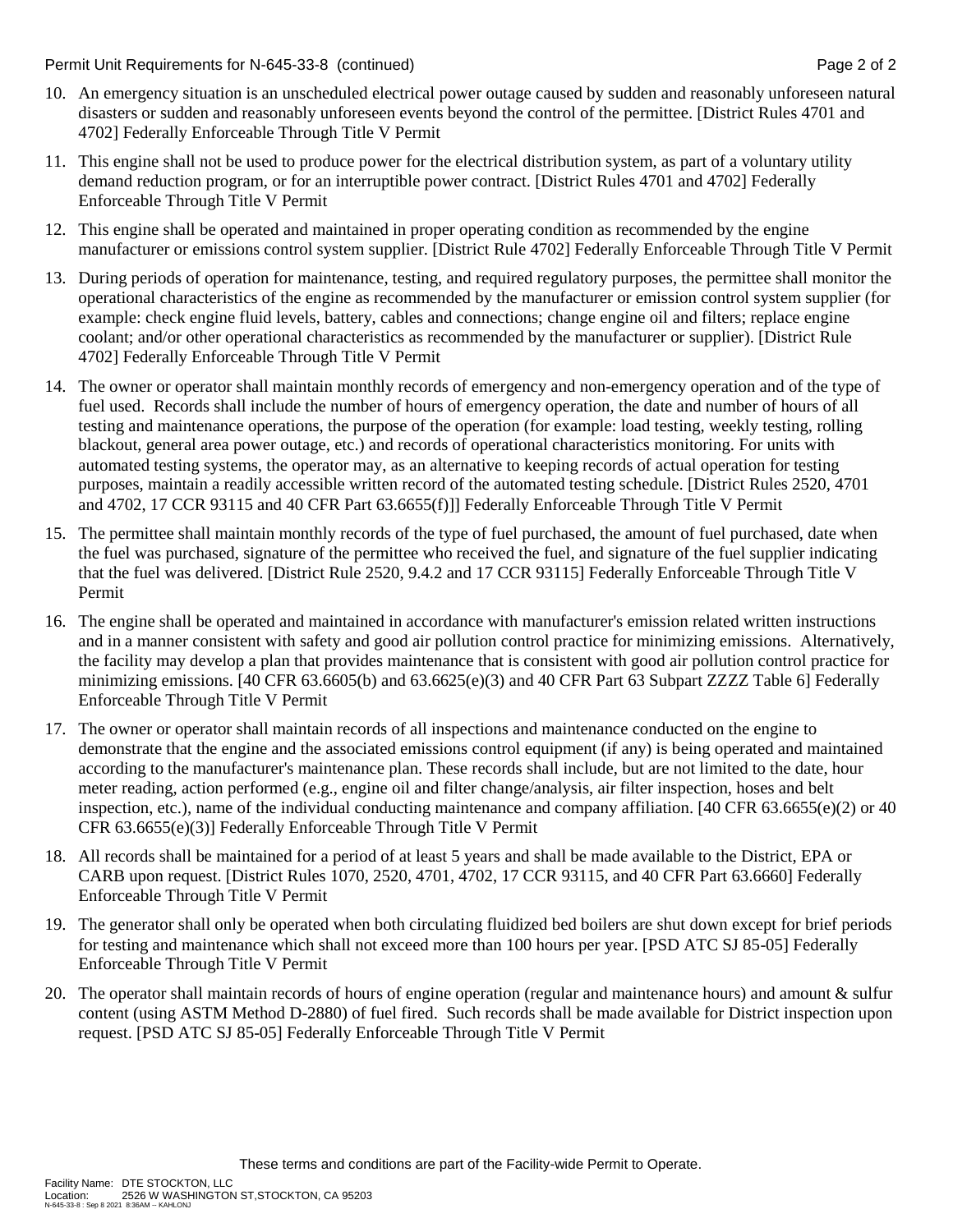### **PERMIT UNIT:** N-645-34-7 **EXPIRATION DATE:** 11/30/2025

#### **EQUIPMENT DESCRIPTION:**

43,000 GALLONS PER MINUTE COOLING TOWER WITH A HIGH EFFICIENCY DRIFT ELIMINATOR

## **PERMIT UNIT REQUIREMENTS**

- 1. Particulate matter emissions shall not exceed 0.1 grains/dscf in concentration. [District Rule 4201] Federally Enforceable Through Title V Permit
- 2. All equipment shall be maintained in good operating condition and shall be operated in a manner to minimize emissions of air contaminants into the atmosphere. [District Rule 2201] Federally Enforceable Through Title V Permit
- 3. No hexavalent chromium containing compounds shall be added to cooling tower circulating water. [District Rule 7012]
- 4. The cooling tower shall be equipped with a drift eliminator that reduces drift to less than or equal to 0.001%. [District Rule 2201] Federally Enforceable Through Title V Permit
- 5. PM10 emissions from the cooling tower shall not exceed 22.1 pounds in any one day. [District Rule 2201] Federally Enforceable Through Title V Permit
- 6. VOC emissions from the addition of VOC-containing chemicals to the cooling tower water shall not exceed 0.5 pounds in any one day. [District Rule 2201] Federally Enforceable Through Title V Permit
- 7. Cooling tower blowdown water shall be tested for total dissolved solids (TDS) content every quarter. [District Rule 2201] Federally Enforceable Through Title V Permit
- 8. Testing for TDS shall be conducted using EPA Method 160.1 or any equivalent test method approved in writing by the District and EPA. [District Rule 2201] Federally Enforceable Through Title V Permit
- 9. Compliance with the daily emissions limitation shall be demonstrated on a quarterly basis using the daily PM10 emission rate calculated as follows: (blowdown water TDS content, in mg/L) x (cooling water recirculation rate, in gal/day) x (design drift rate, as %) x (8.34 x 10^-8). [District Rules 1070 and 2201] Federally Enforceable Through Title V Permit
- 10. Permittee shall maintain records of the quarterly test results for TDS content of the cooling tower blowdown water, along with the calculated daily PM10 emission rate. [District Rule 1070] Federally Enforceable Through Title V Permit
- 11. Permittee shall maintain a log recording the amount of VOC containing material added each day. [District Rule 2201] Federally Enforceable Through Title V Permit
- 12. A list of materials added to the cooling tower and their VOC content shall be kept and made available for District inspection upon request. [District Rule 2201] Federally Enforceable Through Title V Permit
- 13. All records shall be maintained and retained on-site for a period of at least 5 years and shall be made available for District inspection upon request. [District Rule 1070] Federally Enforceable Through Title V Permit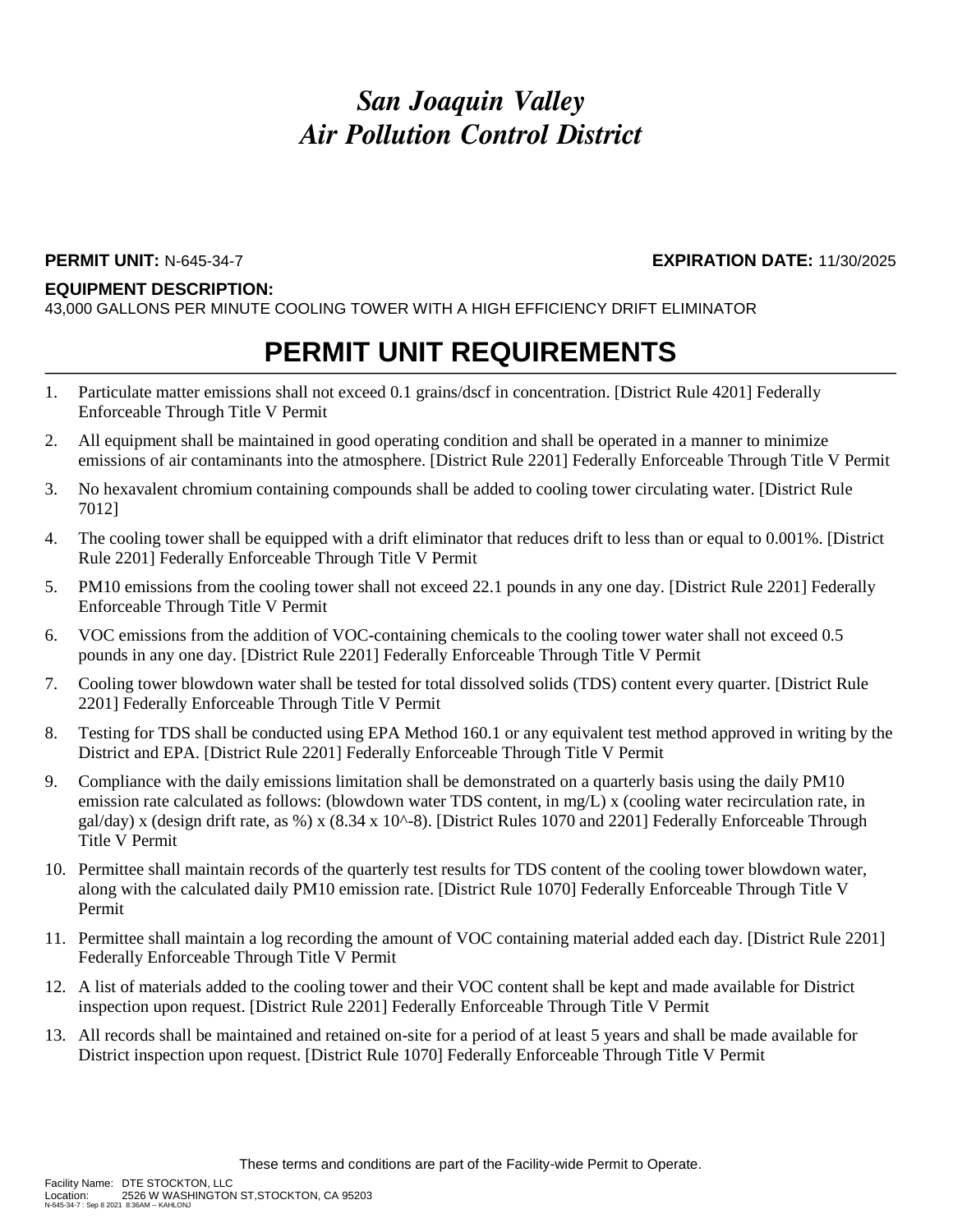#### **PERMIT UNIT:** N-645-36-7 **EXPIRATION DATE:** 11/30/2025

#### **EQUIPMENT DESCRIPTION:**

54 MW (GROSS) ELECTRICAL GENERATING STATION WITH A 780 MMBTU/HR STOKER BOILER EQUIPPED WITH A 100 MMBTU/HR NATURAL GAS-FIRED STARTUP BURNER, MULTICLONE AND ELECTROSTATIC PRECIPITATOR, TRONA INJECTION AND WET SCRUBBER, AND SELECTIVE CATALYTIC REDUCTION

## **PERMIT UNIT REQUIREMENTS**

- 1. No air contaminant shall be discharged into the atmosphere for a period or periods aggregating more than three minutes in any one hour which is as dark as, or darker than, Ringelmann 1 or 20% opacity. [District Rule 4101 and 40 CFR 60.43b(f) and (g)] Federally Enforceable Through Title V Permit
- 2. Particulate matter emissions shall not exceed 0.1 grains/dscf in concentration. [District Rule 4201] Federally Enforceable Through Title V Permit
- 3. Particulate matter emissions shall not exceed the hourly rate as calculated in District Rule 4202 using the equation  $E =$ 3.59xP^0.62 if P is less than or equal to 30 tons per hour, or  $E = 17.31xP^00.16$  if P is greater than 30 tons per hour. [District Rule 4202] Federally Enforceable Through Title V Permit
- 4. All equipment shall be maintained in good operating condition and shall be operated in a manner to minimize emissions of air contaminants into the atmosphere. [District Rule 2201 and 40 CFR 63.11205] Federally Enforceable Through Title V Permit
- 5. The exhaust stack shall vent vertically upward. The vertical exhaust flow shall not be impeded by a rain cap (flapper ok), roof overhang, or any other obstruction. [District Rule 4102] Federally Enforceable Through Title V Permit
- 6. The permittee shall conduct a performance tune-up of the boiler in accordance with the requirements of 40 CFR 63 Subpart JJJJJJ at least every 24 months. The permittee shall submit a signed statement in the Notification of Compliance Status indicating that each tune up was conducted. [40 CFR 63.11210] Federally Enforceable Through Title V Permit
- 7. The permittee shall calibrate and maintain in operation a selective catalytic reduction (SCR) system designed to reduce NOx emissions from the boiler exhaust stack to less than the permitted NOx emission limit. [District Rule 2201] Federally Enforceable Through Title V Permit
- 8. The electrostatic precipitator shall be provided with continuous monitoring equipment showing the secondary power input, as specified in 40 CFR 63, Subpart JJJJJJ. The monitoring equipment shall be maintained in good working condition at all times and shall be located in an easily accessible location. [District Rule 2201 and 40 CFR 63.11224, 63.11205(b), 63.1121, 63.11222(a), 63.1124(b)] Federally Enforceable Through Title V Permit
- 9. The electrostatic precipitator shall be in operation whenever the boiler is operated on biomass. The electrostatic precipitator secondary power input, on a 12-hour block average, shall be maintained at or above the lowest 1-hour average secondary power input measured during the most recent performance test demonstrating compliance with the PM emission limitation, in accordance with Table 3 of 40 CFR 63, Subpart JJJJJJ. Transient voltage fluctuations due to arcs and sparks, or similar automatic functions of the electrostatic precipitator, shall not constitute deviations. The electrostatic precipitator shall be maintained in accordance with the manufacturer's recommendations, a copy of which shall be maintained on site. [District Rule 2201, 40 CFR 63.11221, 63.11205(b), 63.11222(a), 63.11224(b) and 40 CFR 64] Federally Enforceable Through Title V Permit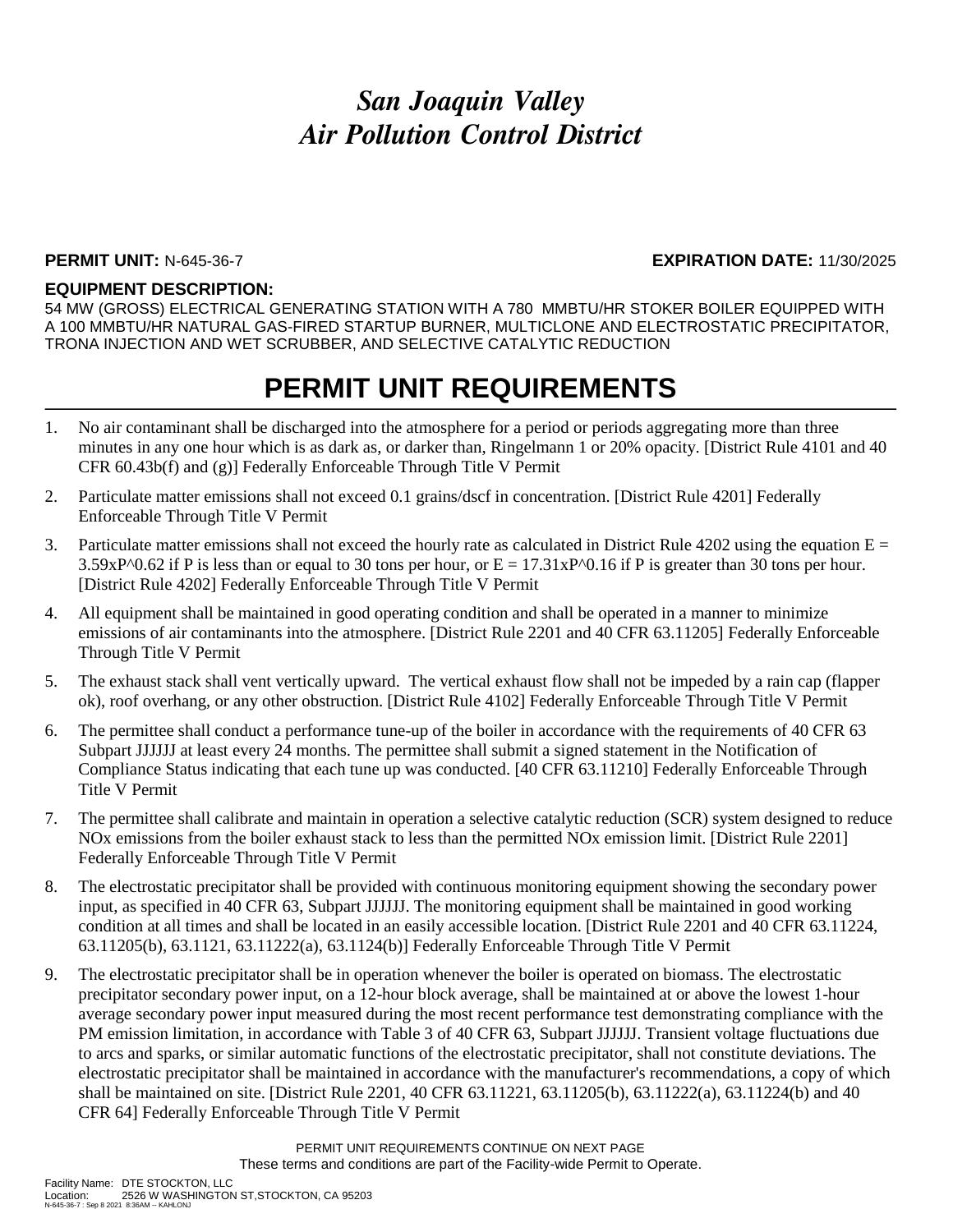Permit Unit Requirements for N-645-36-7 (continued) Page 2 of 7

- 10. The wet scrubber shall be provided with monitoring equipment that continuously monitors and records the effluent pH and flow rate of the scrubber liquid. [District Rule 2201] Federally Enforceable Through Title V Permit
- 11. The wet scrubber shall be in operation whenever the boiler is operated on biomass. The effluent pH and liquid flow rate, calculated on a rolling 30-day average basis, shall be maintained at or above the average pH and flow rate established during the most recent HCl source test. [District Rules 2201 and 4002] Federally Enforceable Through Title V Permit
- 12. During start-up or shutdown, the emissions control system shall be in operation, and emissions shall be minimized insofar as technologically possible. [District Rule 2201] Federally Enforceable Through Title V Permit
- 13. Startup is defined as the period of time beginning when the unit is heated to the operating temperature and pressure from a shutdown status or hot standby condition and ending only when the unit is firing on biomass or wood residue and is in compliance with the NOx, SOx, and CO emission limits for non-startup operation and with the minimum ESP secondary power input specified in this permit. [District Rules 2201 and 4352] Federally Enforceable Through Title V Permit
- 14. Shutdown is defined as the period of time during which a unit is taken from operational to non-operational status by allowing it to cool down from its operating temperature and pressure to an ambient temperature, or to a hot standby condition. Duration of shutdown shall not exceed 12 hours. [District Rules 2201 and 4352] Federally Enforceable Through Title V Permit
- 15. Hot standby condition is defined as a condition in which all fuel feed has been curtailed and the boiler is secured at a temperature greater than the current ambient temperature. [District Rule 4352] Federally Enforceable Through Title V Permit
- 16. Flame stabilization is defined as any period in which supplemental use of a liquid or gaseous fuel is required in instances including control of one or more pollutants, or to alleviate or prevent unanticipated equipment outages or emergencies, directly affecting the public health, safety, or welfare, which would result from electric power outages. [District Rules 2201 and 4352] Federally Enforceable Through Title V Permit
- 17. This unit shall only be fired on biomass and wood residue, except that the unit may also be fired on natural gas during startup, shutdown, and flame stabilization periods. [District Rules 2201 and 4102] Federally Enforceable Through Title V Permit
- 18. The total annual heat input to the unit from natural gas combustion shall not exceed 612,324 MMBtu in any one calendar year. [District Rule 4001 and 40 CFR 60.44b(d)] Federally Enforceable Through Title V Permit
- 19. Biomass is defined as any organic material originating from plants, not chemically treated and not derived from fossil fuels, including but not limited to products, by-products, and residues from agriculture, forestry, aquatic and related industries, such as agricultural, energy or feed crops and residues, orchard and vineyard prunings and removal, stone fruit pits, nut shells, cotton gin trash, corn stalks and stover, straw, seedhulls, sugarcane leavings and bagasse, aquatic plants and algae, cull logs, eucalyptus logs, poplars, willows, switchgrass, alfalfa, bark, lawn, yard and garden clippings, paper (unprinted), leaves, silvicultural residue, tree and brush pruning, sawdust, timber slash, mill scrap, wood and wood chips, and wood residue. Biomass does not include tires, material containing sewage sludge, or industrial, hazardous, radioactive, or municipal solid waste. [District Rules 2201 and 4102] Federally Enforceable Through Title V Permit
- 20. Wood residue consists of wood pieces or particles which are generated from the manufacturing or production of wood products, harvesting, processing or storage of raw wood materials, or construction and demolition activities. [District Rules 2201 and 4102] Federally Enforceable Through Title V Permit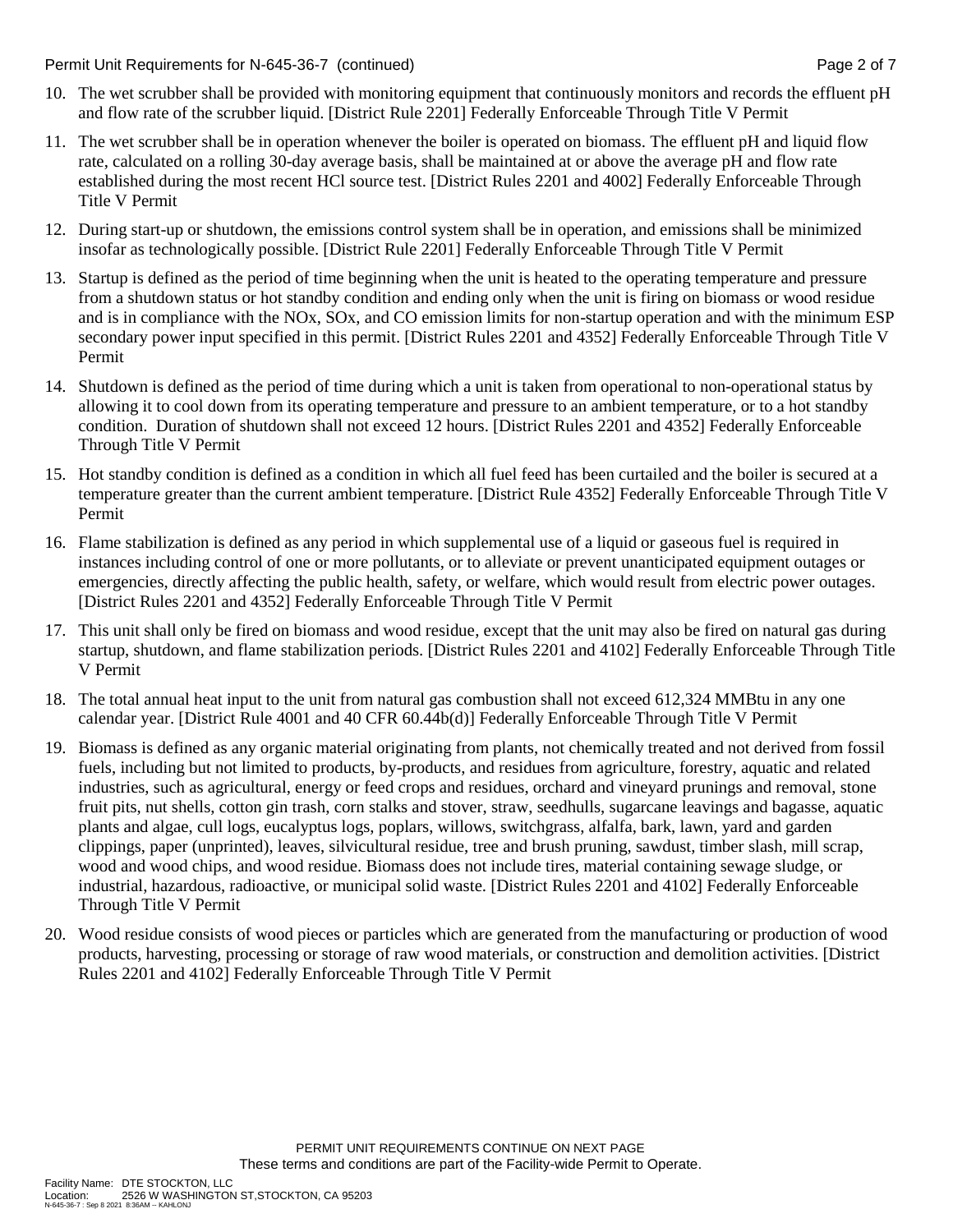Permit Unit Requirements for N-645-36-7 (continued) Page 3 of 7

- 21. Biomass and wood waste fuels shall not include pressure-treated wood and shall not contain compounds listed in Title 22, California Code of Regulations, 66261.24(a)(2)(A) in excess of the following concentrations by weight: 500 ppm antimony and/or antimony compounds, 500 ppm arsenic and/or arsenic compounds, 1,000 ppm asbestos, 10,000 ppm barium and/or barium compounds (excluding barite), 75 ppm beryllium and/or beryllium compounds, 100 ppm cadmium and/or cadmium compounds, 500 ppm chromium (VI) compounds, 2,500 ppm chromium and/or chromium (III) compounds, 8,000 ppm cobalt and/or cobalt compounds, 2,500 ppm copper and/or copper compounds, 18,000 ppm fluoride salts, 1,000 ppm lead and/or lead compounds, 20 ppm mercury and/or mercury compounds, 3,500 ppm molybdenum and/or molybdenum compounds, 2,000 ppm nickel and/or nickel compounds, 100 ppm selenium and/or selenium compounds, 500 ppm silver and/or silver compounds, 700 ppm thallium and/or thallium compounds, 2,400 ppm vanadium and/or vanadium compounds, and 5,000 ppm zinc and/or zinc compounds. [District Rule 4102]
- 22. Except during periods of startup and shutdown, the emission rate from this biomass-fired boiler shall not exceed 0.065 lb-NOx/MMBtu. Annual compliance with this limit shall be demonstrated by source testing. Ongoing compliance with this limit shall be determined from CEM data on a block 24-hour average basis as defined in District Rule 4352 (amended December 15, 2011). [District Rules 2201 and 4352] Federally Enforceable Through Title V Permit
- 23. During periods of startup and shutdown, the emission rate from this biomass-fired boiler shall not exceed 0.74 lb-NOx/MMBtu. [District Rules 2201 and 4352] Federally Enforceable Through Title V Permit
- 24. NOx emissions from this biomass-fired boiler shall not exceed 140.00 pounds in any one hour, as specified in District Rule 4301, Section 6.0. [District Rule 4301] Federally Enforceable Through Title V Permit
- 25. Except during periods of startup and shutdown, the emission rate from this biomass-fired boiler shall not exceed 0.09 lb-CO/MMBtu. Initial and annual compliance with this limit shall be demonstrated by source testing. Ongoing compliance with this limit shall be determined from CEM data on a block 24-hour average basis. [District Rules 2201 and 4352] Federally Enforceable Through Title V Permit
- 26. During periods of startup and shutdown, the emission rate from this biomass-fired boiler shall not exceed 0.67 lb-CO/MMBtu. [District Rules 2201 and 4352] Federally Enforceable Through Title V Permit
- 27. Except during periods of startup and shutdown, the emission rate from this biomass-fired boiler shall not exceed 0.054 lb-SOx/MMBtu. Initial and annual compliance with this limit shall be demonstrated by source testing. Ongoing compliance with this limit shall be determined from CEM data on a block 24-hour average basis. [District Rule 2201] Federally Enforceable Through Title V Permit
- 28. During periods of startup and shutdown, the emission rate from this biomass-fired boiler shall not exceed 0.27 lb-SOx/MMBtu. [District Rule 2201] Federally Enforceable Through Title V Permit
- 29. Except during periods of startup and shutdown, the emission rate from this biomass-fired boiler shall not exceed 0.0214 lb-PM10/MMBtu. Initial and annual compliance with this limit shall be demonstrated by source testing. [District Rule 2201] Federally Enforceable Through Title V Permit
- 30. During periods of startup and shutdown, the emission rate from this biomass-fired boiler shall not exceed 0.078 lb-PM10/MMBtu. [District Rule 2201] Federally Enforceable Through Title V Permit
- 31. Except during periods of startup and shutdown, the emission rate from this biomass-fired boiler shall not exceed 0.030 lb-PM/MMBtu. [40 CFR 60.43b(h)(1) and 40 CFR 63.11201] Federally Enforceable Through Title V Permit
- 32. Except during periods of startup and shutdown, the emission rate from this biomass-fired boiler shall not exceed 0.009 lb-VOC/MMBtu. Initial and annual compliance with this limit shall be demonstrated by source testing. [District Rule 2201] Federally Enforceable Through Title V Permit
- 33. During periods of startup and shutdown, the emission rate from this biomass-fired boiler shall not exceed 0.068 lb-VOC/MMBtu. [District Rule 2201] Federally Enforceable Through Title V Permit
- 34. The ammonia slip emission rate from this biomass-fired boiler shall not exceed 40 ppmvd @ 3% O2. Annual compliance with this limit shall be demonstrated by source testing. [District Rule 4102]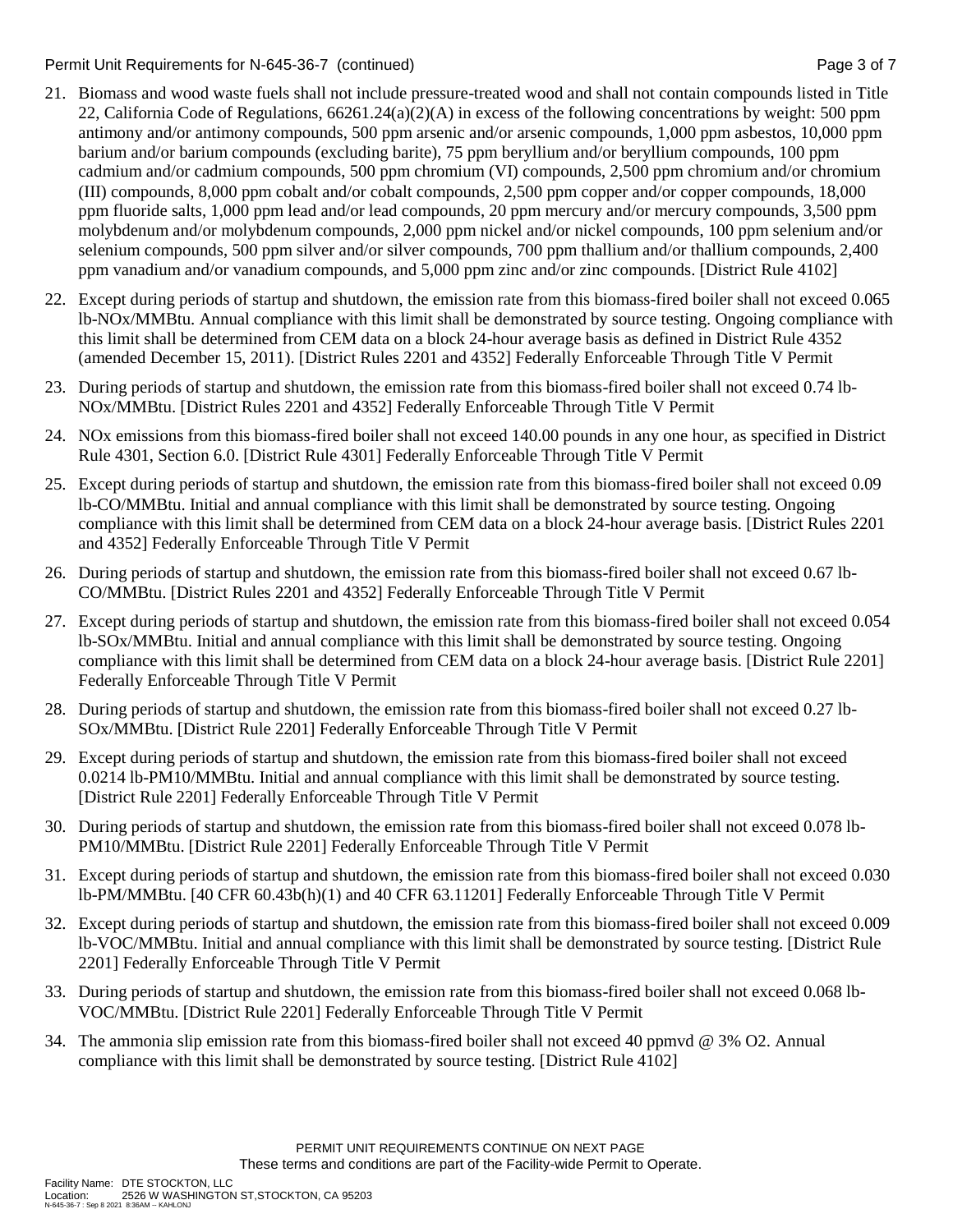#### Permit Unit Requirements for N-645-36-7 (continued) Page 4 of 7

- 35. The ammonia slip emission rate from this biomass-fired boiler shall not exceed 122,621 pounds during any rolling 12 consecutive month period. The daily ammonia emissions shall be calculated using ammonia emission factors (the most recent source test results), heat input to the boiler, and operating time. The daily emissions data shall be used to estimate monthly and annual (12-month rolling) ammonia emissions. [District Rule 2201] Federally Enforceable Through Title V Permit
- 36. HCl emissions from this biomass-fired boiler shall not exceed 19,980 pounds in any rolling 365 consecutive day period. HCl emissions shall be calculated daily for comparison to this annual limit using the daily boiler heat input determined pursuant to 40 CFR Part 75, Appendix F, Equation F-15 and the emission factor calculated in the most recent HCl source test. If HCl emissions from the biomass boiler are determined to have exceeded 19,999 pounds in any rolling 365-day period, the owner/operator shall submit an Authority to Construct application to comply with 40 CFR 63 Subpart DDDDDD requirements within 30 days of the exceedance. [District Rules 2201 and 4002] Federally Enforceable Through Title V Permit
- 37. Emissions from this biomass-fired boiler shall not exceed any of the following limits: 1st Quarter: 53,837 lb-NOx, 34,785 lb-SOx, 26,824 lb-PM10, 123,959 lb-CO, and 12,400 lb-VOC; 2nd Quarter: 53,837 lb-NOx, 34,785 lb-SOx, 26,824 lb-PM10, 123,959 lb-CO, and 12,400 lb-VOC; 3rd Quarter: 53,838 lb-NOx, 34,785 lb-SOx, 26,824 lb-PM10, 123,959 lb-CO, and 12,400 lb-VOC; 4th Quarter: 53,838 lb-NOx, 34,785 lb-SOx, 26,824 lb-PM10, 123,959 lb-CO, and 12,400 lb-VOC. Compliance with NOx, SOx, and CO limits shall be determined from CEM data. Compliance with PM10 and VOC limits shall be calculated using emission factors (the most recent source test results for nonstartup/shutdown operation, or the startup/shutdown emission factors at all other times), heat input to the boiler, and operating time. [District Rule 2201] Federally Enforceable Through Title V Permit
- 38. Source testing shall be conducted using the methods and procedures approved by the District. The District must be notified at least 30 days prior to any compliance source test, and a source test plan shall be submitted for approval at least 15 days prior to testing. [District Rule 1081] Federally Enforceable Through Title V Permit
- 39. The results of each source test shall be submitted to the District within 60 days thereafter. [District Rule 1081] Federally Enforceable Through Title V Permit
- 40. For emissions source testing, the arithmetic average of three 30-consecutive-minute test runs shall apply. If two of three runs are above an applicable limit the test cannot be used to demonstrate compliance with an applicable limit. [District Rules 1081 and 2201] Federally Enforceable Through Title V Permit
- 41. This unit shall be tested for compliance with the NOx, CO, PM10, SOx, VOC, and NH3 at least once every 12 months. The PM source test required by condition 46 may be conducted in lieu of PM10 testing required by this condition, provided all PM is assumed to be PM10 as specified in condition 55. [District Rules 1081, 2201, and 4352, and 40 CFR 60.8(a)] Federally Enforceable Through Title V Permit
- 42. This unit shall be tested for compliance with the PM emission limit at least once every 36 months. [40 CFR 60.8(a), 40 CFR 60.43b(d), and 40 CFR 63.11220(a)] Federally Enforceable Through Title V Permit
- 43. This unit shall be tested to determine the HCl emission factor at least once every 12 months. The permittee shall measure and record the effluent pH and liquid flow rate in the wet scrubber every 15 minutes during the source test. [District Rule 2201] Federally Enforceable Through Title V Permit
- 44. Permittee shall test fuel to determine the higher heating value at least once every 12 months. [District Rules 1081 and 2201, and 40 CFR 60.8(a)] Federally Enforceable Through Title V Permit
- 45. Permittee shall test fuel for contaminants at least once every 12 months, or whenever requested by the District. The District shall be notified at least 15 days prior to scheduled sample collection. [District Rules 2201 and 4102, and 40 CFR 60.8(a)] Federally Enforceable Through Title V Permit
- 46. Testing of the fuel for contaminants shall be conducted on a representative sample collected upstream of and as close as practicable to the fuel metering bins. [District Rules 2201 and 4102] Federally Enforceable Through Title V Permit
- 47. Fuel shall be tested for contaminants in accordance with the wet extraction test procedure detailed in Title 22 California Code of Regulations, Division 4.5, Chapter 11, Appendix II. [District Rules 2201 and 4102] Federally Enforceable Through Title V Permit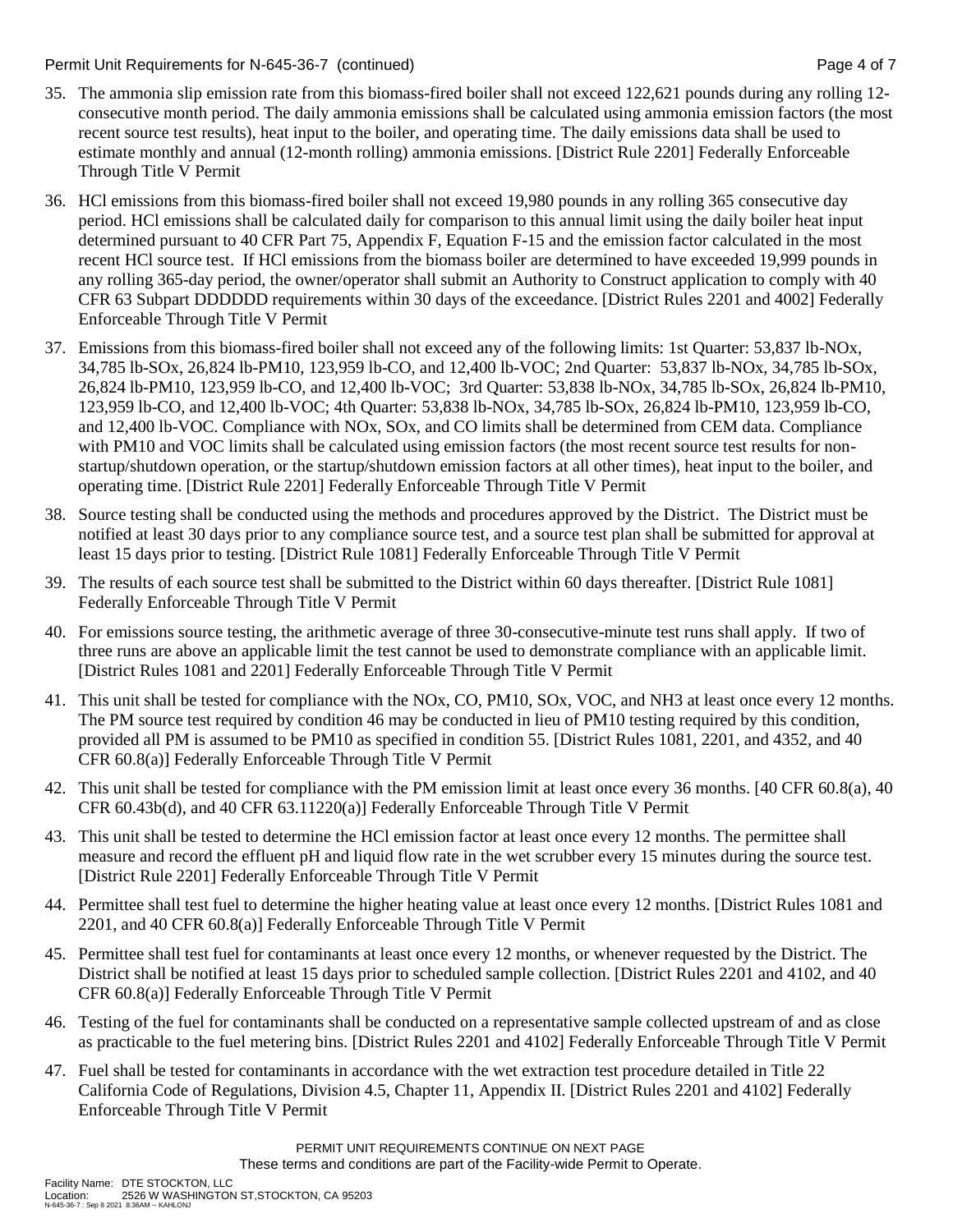Permit Unit Requirements for N-645-36-7 (continued) Page 5 of 7

- 48. NOx emissions for source test purposes shall be determined using EPA Methods 7E and 19 or ARB Method 100 and EPA Method 19. [District Rules 1081 and 4352] Federally Enforceable Through Title V Permit
- 49. CO emissions for source test purposes shall be determined using EPA Method 10 or ARB Method 100. [District Rules 1081 and 4352] Federally Enforceable Through Title V Permit
- 50. PM10 emissions for source test purposes shall be determined using EPA Methods 201A, 202, and 19. [District Rules 1081 and 4352] Federally Enforceable Through Title V Permit
- 51. In lieu of performing a source test for PM10, the results of the total particulate test may be used for compliance with the PM10 emission limit provided the results include both the filterable and condensable (back half) particulates, and that all particulate matter is assumed to be PM10. If this option is exercised, source testing shall be conducted using CARB Method 5 or EPA Method 5 (including condensable (back half) particulates). [District Rule 1081] Federally Enforceable Through Title V Permit
- 52. PM emissions required to be source tested under condition 46 shall be determined using EPA Methods 5 or 17 (filterable (front half) PM only), and 19. [40 CFR 60.43b(d)(2) and 40 CFR 63.11212] Federally Enforceable Through Title V Permit
- 53. Stack gas oxygen shall be determined using EPA Method 3 or 3A or ARB Method 100. [District Rules 1081 and 4352] Federally Enforceable Through Title V Permit
- 54. SOx emissions for source test purposes shall be determined using EPA Method 6 or ARB Method 100. [District Rules 1081 and 4352] Federally Enforceable Through Title V Permit
- 55. VOC emissions for source test purposes shall be determined using EPA Method 18, 25A, or 25B, or ARB Method 100. [District Rules 1081 and 4352] Federally Enforceable Through Title V Permit
- 56. Source testing for ammonia slip shall be conducted utilizing BAAQMD Method ST-1B. [District Rules 1081 and 2201] Federally Enforceable Through Title V Permit
- 57. HCl emissions for source test purposes shall be determined using EPA Methods 26 or 26A, and 19. [District Rule 2201] Federally Enforceable Through Title V Permit
- 58. Testing for fuel higher heating value shall be conducted using ASTM Method D5865-01a or District-approved equivalent method. [District Rules 1081 and 4352, and 40 CFR 75 Appendix F] Federally Enforceable Through Title V Permit
- 59. The exhaust stack shall be equipped with a continuous emissions monitor (CEM) for NOx, CO, SOx, and either O2 or CO2. The CEM shall meet the requirements of 40 CFR parts 60 (for CO) and 75 (for NOx, SOx, and O2 or CO2), except as specified in 40 CFR 60, Subpart Db, and shall be capable of monitoring emissions during startups and shutdowns as well as during normal operating conditions. The CEM shall be used to demonstrate compliance with the Rule 2201 emission limits. [District Rules 1080 and 2201] Federally Enforceable Through Title V Permit
- 60. Permittee shall install, calibrate, maintain, and operate a continuous opacity monitoring system (COMS) in accordance with 40 CFR 60.48b, and 40 CFR 60 Appendices B and F. The sampling and analyzing cycle shall be completed every successive 10 second period, and the recording cycle shall be completed every successive 6 minute period. The COMS shall be used to demonstrate compliance with the opacity requirements of 40 CFR 43b(f) and (g). [District Rules 1080 and 2201, and 40 CFR 60.48b(a)] Federally Enforceable Through Title V Permit
- 61. Permittee shall install and maintain equipment, facilities, and systems compatible with the District's CEM data polling software system and shall make CEM data available to the District's automated polling system on a daily basis. [District Rule 1080] Federally Enforceable Through Title V Permit
- 62. Upon notice by the District that the facility's CEM system is not providing polling data, the facility may continue to operate without providing automated data for a maximum of 30 days per calendar year provided the CEM data is sent to the District by a District-approved alternative method. [District Rule 1080] Federally Enforceable Through Title V Permit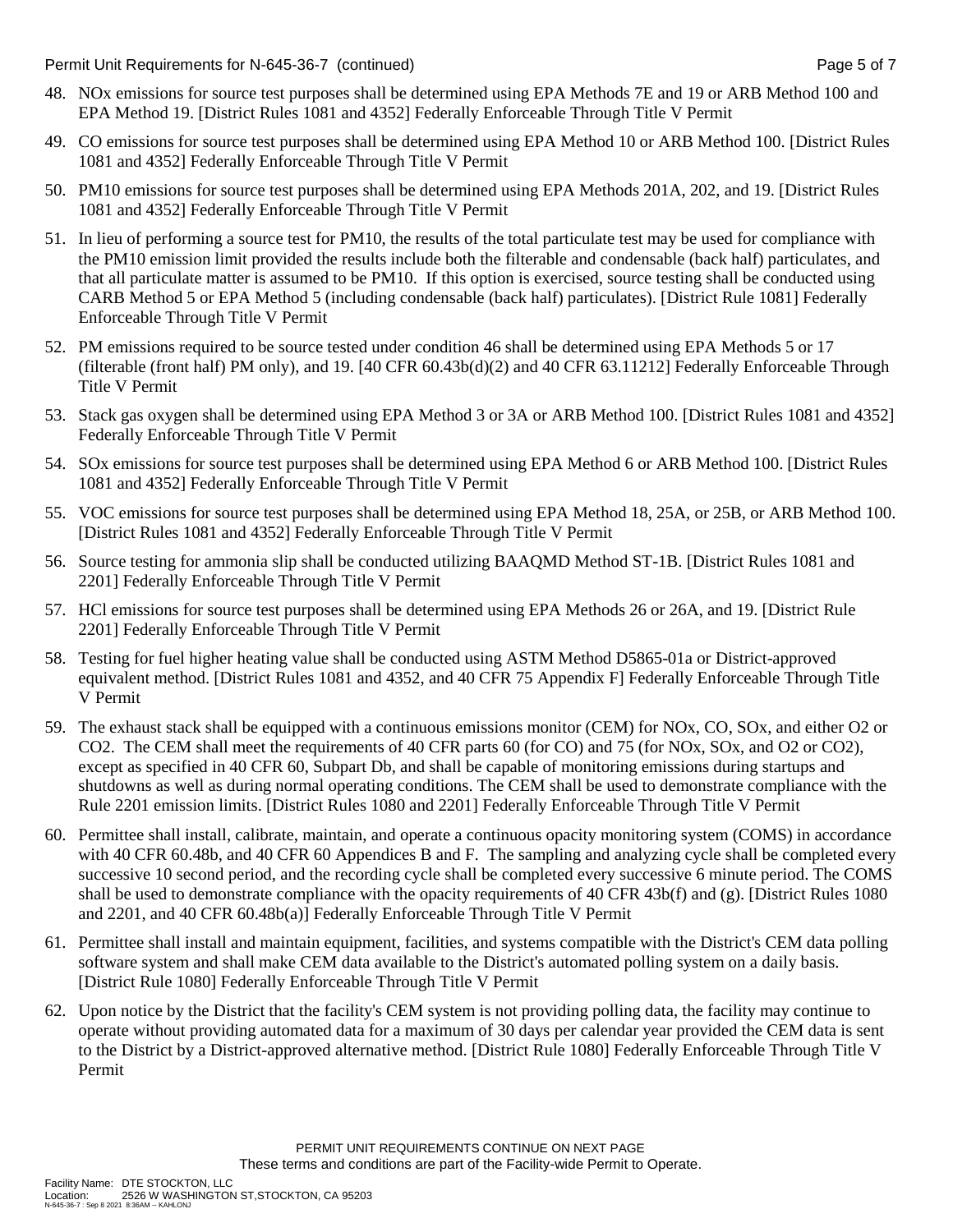Permit Unit Requirements for N-645-36-7 (continued) Page 6 of 7

- 63. The exhaust stack shall be equipped with permanent provisions to allow collection of stack gas samples consistent with EPA test methods and shall be equipped with safe permanent provisions to sample stack gases with a portable NOx, CO, and either an O2 or CO2 analyzer during District inspections. The sampling ports shall be located in accordance with the CARB regulation titled California Air Resources Board Air Monitoring Quality Assurance Volume VI, Standard Operating Procedures for Stationary Source Emission Monitoring and Testing. [District Rule 1081] Federally Enforceable Through Title V Permit
- 64. Results of continuous emissions monitoring shall be reduced according to the procedure established in 40 CFR, Part 51, Appendix P, paragraphs 5.0 through 5.3.3, or by other methods deemed equivalent by mutual agreement with the District, the ARB, and the EPA. [District Rule 1080] Federally Enforceable Through Title V Permit
- 65. Permittee shall perform a relative accuracy test audit (RATA), as specified by 40 CFR Part 75, Appendix B, 2.3.1 for the NOx, SOx, and O2 or CO2 CEM, at least once every two successive QA operating quarters (as defined in 40 CFR 72.2) unless the monitor satisfies the requirements for reduced RATA frequencies in Section 2.3.1.2. Permittee shall perform a RATA, as specified by 40 CFR Part 60, Appendix F for the CO CEM, at least once every four calendar quarters. Permittee shall perform a cylinder gas audit (CGA) or relative accuracy audit (RAA), as specified by 40 CFR Part 60, Appendix F for the CO CEM in three of four calendar quarters, but no more than three quarters in succession. The District must be notified at least 30 days prior to any RATA, and a test plan shall be submitted for approval at least 15 days prior to testing. The results of each RATA shall be submitted to the District within 60 days thereafter. [District Rule 1080] Federally Enforceable Through Title V Permit
- 66. Permittee shall comply with the applicable requirements for quality assurance testing and maintenance of the continuous emission monitor equipment in accordance with the procedures and guidance specified in 40 CFR Part 75, Appendix B for the NOx, SOx, and O2 or CO2 CEM, and in 40 CFR Part 60, Appendix F for the CO CEM. [District Rule 1080] Federally Enforceable Through Title V Permit
- 67. Permittee shall submit a written report to the APCO for each calendar quarter, within 30 days of the end of the quarter, including: time intervals, data and magnitude of excess emissions, nature and cause of excess emissions (if known), corrective actions taken and preventive measures adopted; averaging period used for data reporting shall correspond to the averaging period for each respective emission standard; applicable time and date of each period during which the CEM was inoperative (except for zero and span checks) and the nature of system repairs and adjustments; and a negative declaration when no excess emissions occurred. [District Rule 1080] Federally Enforceable Through Title V Permit
- 68. When using measurements taken by the CO2 analyzer for emission compliance determinations, the following formula shall be used to convert the emission concentration referenced at 12 percent CO2 to an emission concentration referenced at 3 percent O2: E at  $3\%$  O2 = E at  $12\%$  CO2 x (CO2 F-Factor  $\div$  O2 F-Factor) x (100  $\div$  12) x (20.9 - 3)  $\div$ 20.9. Where, the CO2 F-Factor is in terms of scf CO2/MMBtu and the O2 F-Factor is in terms of dscf/MMBtu at 0% O2. Permittee may choose to use the default CO2 and O2 F-Factors for wood listed in 40 CFR Method 19, or may choose to use site-specific F-Factors. If using site specific F-Factors, permittee shall re-determine the site-specific F-Factors annually using at least 9 fuel samples. The site-specific F-Factors shall be determined in accordance with EPA Method 19. [District Rules 1080 and 2080, and 40 CFR 60] Federally Enforceable Through Title V Permit
- 69. Permittee shall keep records of site-specific F-Factor determinations, including the date of each determination, the corresponding CO2 F-Factor, and the corresponding O2 F-Factor. [District Rules 1080 and 2080, and 40 CFR 60] Federally Enforceable Through Title V Permit
- 70. Permittee shall maintain records of the date and duration of start-up and shutdown periods. [District Rules 2201 and 4352] Federally Enforceable Through Title V Permit
- 71. Permittee shall record the heat input to the unit from each fuel combusted on a daily basis. Permittee shall maintain records of the annual capacity factor for each fuel combusted on a 12-month rolling average basis, and shall update the annual capacity factor for each fuel at the end of each calendar month. [District Rules 1070 and 4001, and 40 CFR 60.49b(d)(1)] Federally Enforceable Through Title V Permit
- 72. Permittee shall retain and maintain on site all data from the continuous opacity monitoring system. [District Rules 1070 and 4001, and 40 CFR 60.39b(f)] Federally Enforceable Through Title V Permit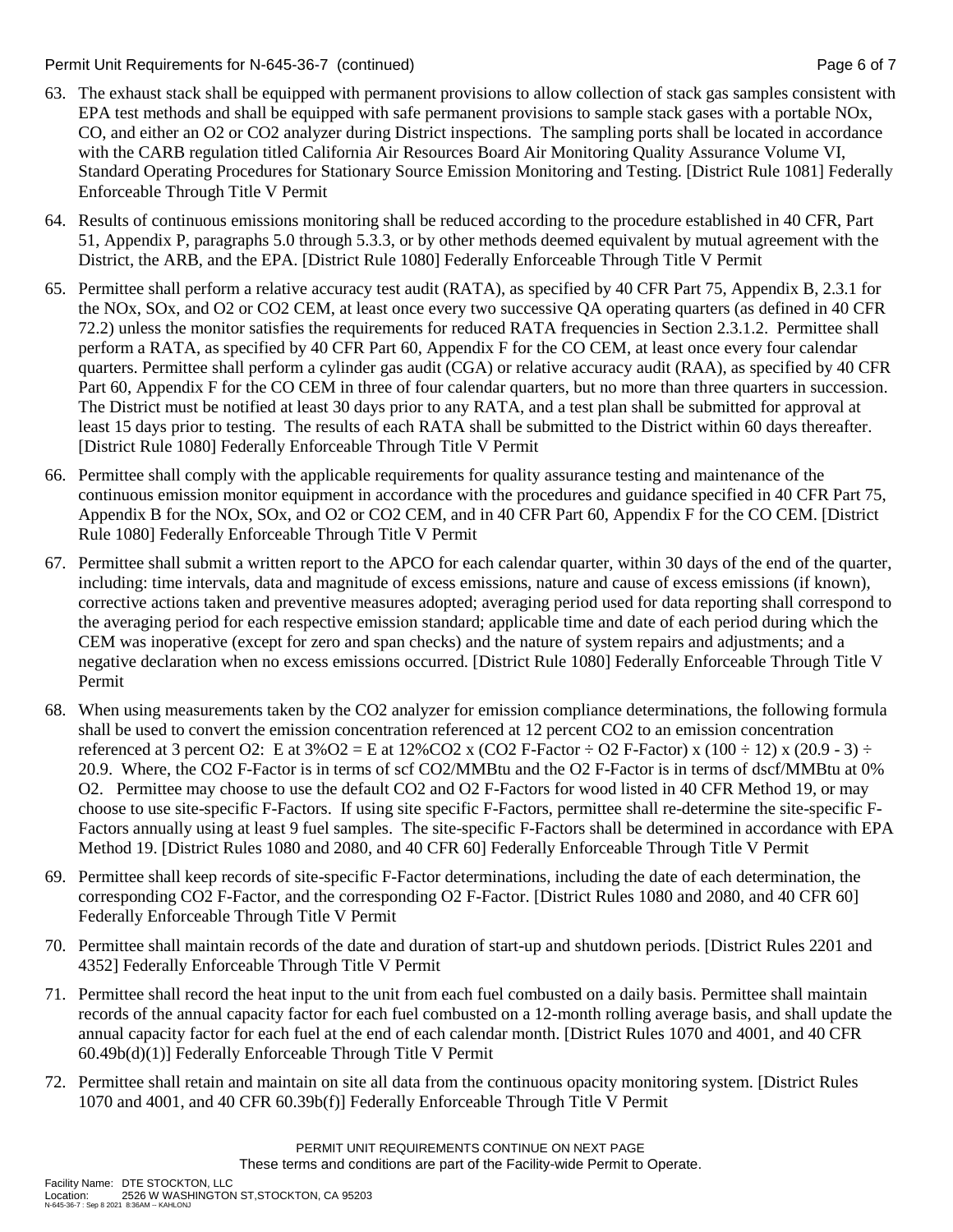Permit Unit Requirements for N-645-36-7 (continued) Page 7 of 7

- 73. Permittee shall maintain, on at least a monthly basis, an operating log that includes the type and quantity of fuel used, and the higher heating value of each fuel, as determined by Section 6.3 of District Rule 4352 (12/15/11), or as certified by a third party fuel supplier. [District Rules 1070 and 4352 and 40 CFR 63.11222(a)(2)] Federally Enforceable Through Title V Permit
- 74. Permittee shall maintain records of emissions from this boiler on a calendar quarter basis. Records of quarterly emissions shall be updated at least once each calendar month in which the boiler operates. [District Rule 2201] Federally Enforceable Through Title V Permit
- 75. Permittee shall maintain records of HCl emissions from this boiler on a rolling consecutive day basis. Records of HCl emissions shall be updated at least once each calendar day in which the boiler operates. [District Rules 2201, 4002, and 4102] Federally Enforceable Through Title V Permit
- 76. The permittee shall maintain records of the criteria used to establish that the unit qualifies as a small power production facility under section 3(17)(C) of the Federal Power Act (16 U.S.C. 796(17)(C)) and that the waste material the unit is proposed to burn is homogeneous (not including refuse-derived fuel). [40 CFR 60.2175(w)] Federally Enforceable Through Title V Permit
- 77. The permittee shall prepare, by March 1 of each year, and submit to the District upon request, an annual compliance certification report for the previous calendar year containing the information specified in 40 CFR  $60.11225(b)(1)$ through (4). [40 CFR 63.11225(b)] Federally Enforceable Through Title V Permit
- 78. Permittee shall keep required records, as appliable, pursuant to 40 CFR 63.11225(c). [40 CFR 63.11225(c)] Federally Enforceable Through Title V Permit
- 79. All records shall be maintained and retained on-site for a period of at least 5 years and shall be made available for District inspection upon request. [District Rules 2201, 4352, and 40 CFR 63.11225(d)] Federally Enforceable Through Title V Permit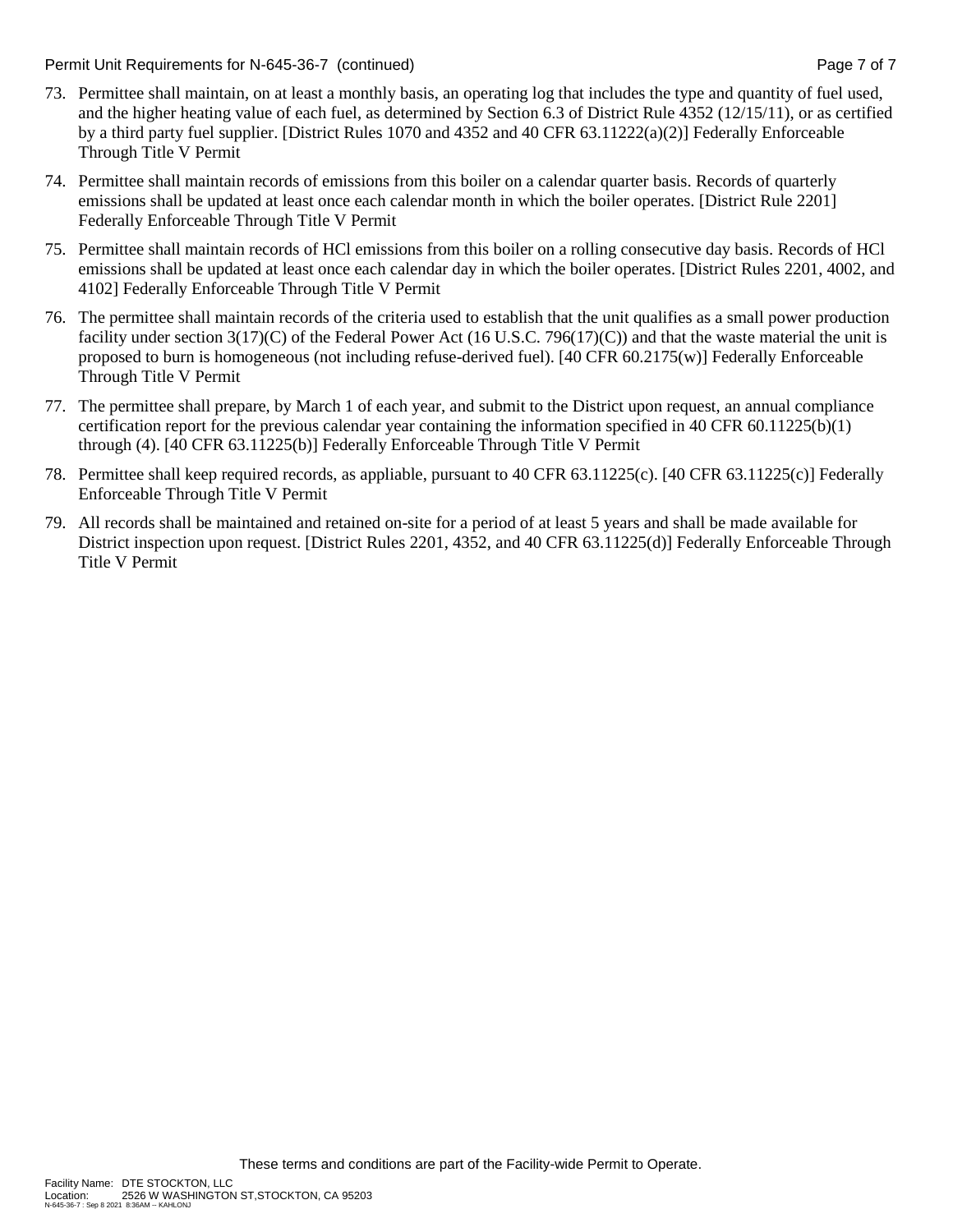### **PERMIT UNIT:** N-645-37-2 **EXPIRATION DATE:** 11/30/2025

#### **EQUIPMENT DESCRIPTION:**

BIOMASS RECEIVING OPERATION WITH THREE TRUCK UNLOADING HOPPERS, A DISC SCREEN AND HOGGER, AND ASSOCIATED CONVEYORS, AND BIOMASS STORAGE OPERATION WITH UP TO 5.5 ACRES OF BIOMASS STORAGE PILES

### **PERMIT UNIT REQUIREMENTS**

- 1. Particulate matter emissions shall not exceed the hourly rate as calculated in District Rule 4202 using the equation  $E =$  $3.59xP^00.62$  if P is less than or equal to 30 tons per hour, or  $E = 17.31xP^00.16$  if P is greater than 30 tons per hour. [District Rule 4202] Federally Enforceable Through Title V Permit
- 2. All stockpiled biomass shall be covered, or maintained adequately moist, to prevent visible emissions in excess of 20% opacity as determined using EPA Method 9. Permittee shall use water sprays or other dust suppression techniques as necessary to ensure compliance with this opacity limit. [District Rule 2201] Federally Enforceable Through Title V Permit
- 3. Visible emissions from the disc screen, fuel hogger, and all conveyor transfer points shall not exceed 20% opacity as determined using EPA Method 9. [District Rule 2201] Federally Enforceable Through Title V Permit
- 4. Permittee shall monitor the disc screen, fuel hogger, and all conveyor transfer points for visible emissions, as determined using EPA Method 22 on a daily basis. Daily monitoring shall take place at an appropriate time each day depending on plant start time and sunrise, but shall in any event be conducted before 12:00 PM. If visible emissions are detected, permittee shall take corrective action and eliminate visible emissions within 1 hour after detection. If visible emissions cannot be eliminated within 1 hour after detection, a visible emissions test using EPA Method 9 shall be conducted while the visible emissions are ongoing to determine if the visible emissions exceed the limits specified in this permit. Visible emissions less than 20% opacity as determined using EPA Method 9 shall not constitute a violation of this condition. [District Rule 2201] Federally Enforceable Through Title V Permit
- 5. All equipment shall be maintained in good operating condition and shall be operated in a manner to minimize emissions of air contaminants into the atmosphere. [District Rule 2201] Federally Enforceable Through Title V Permit
- 6. PM10 emissions from the biomass fuel receiving operation shall not exceed 0.000301 lb/ton on a daily average basis and 0.000527 lb/ton on an annual average basis. [District Rule 2201] Federally Enforceable Through Title V Permit
- 7. Biomass fuel received by the receiving and storage operation shall not exceed 2,732 tons in any one day and 470,080 tons in any calendar year. [District Rule 2201] Federally Enforceable Through Title V Permit
- 8. Emissions from the biomass fuel storage piles shall not exceed 0.24 lb-PM10 per acre of fuel storage piles per day. [District Rule 2201] Federally Enforceable Through Title V Permit
- 9. Permittee shall maintain records of the quantity of biomass fuel received each day, in tons. [District Rule 2201] Federally Enforceable Through Title V Permit
- 10. Records shall be retained on-site for a period of at least five years and made available for District inspection upon request. [District Rule 2201] Federally Enforceable Through Title V Permit
- PERMIT UNIT REQUIREMENTS CONTINUE ON NEXT PAGE 11. Disturbances of soil related to any construction, demolition, excavation, extraction, or other earthmoving activities shall comply with the requirements for fugitive dust control in District Rule 8021 unless specifically exempted under Section 4.0 of Rule 8021 or Rule 8011. [District Rules 8011 and 8021] Federally Enforceable Through Title V Permit

These terms and conditions are part of the Facility-wide Permit to Operate.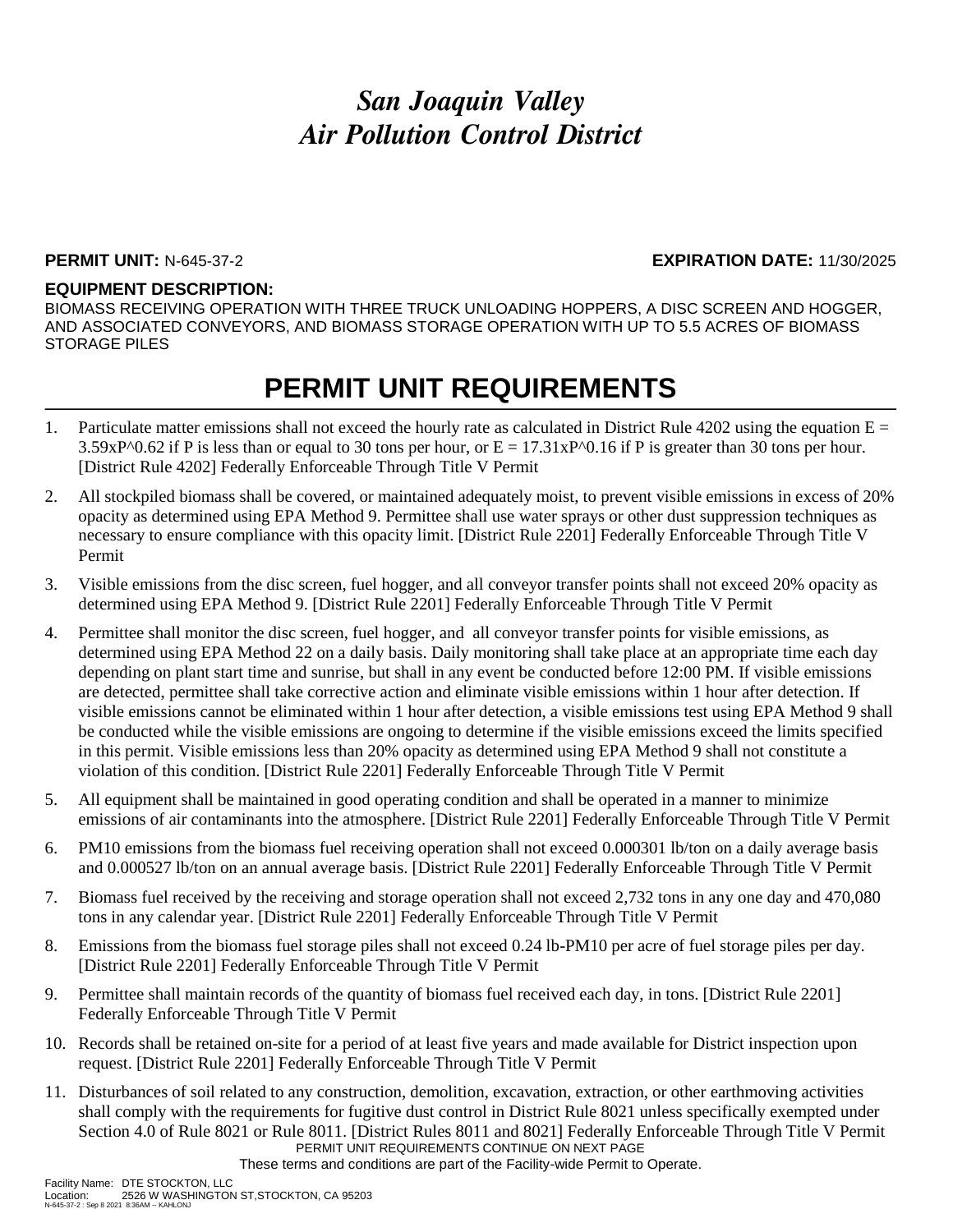#### Permit Unit Requirements for N-645-37-2 (continued) Page 2 of 3

- 12. An owner/operator shall submit a Dust Control Plan to the APCO prior to the start of any construction activity on any site that will include 10 acres or more of disturbed surface area for residential developments, or 5 acres or more of disturbed surface area for non-residential development, or will include moving, depositing, or relocating more than 2,500 cubic yards per day of bulk materials on at least three days. [District Rules 8011 and 8021] Federally Enforceable Through Title V Permit
- 13. When handling bulk materials outside an enclosed structure or building, water or chemical/organic stabilizers/suppressants shall be applied as required to limit Visible Dust Emissions to a maximum of 20% opacity. When necessary to achieve this opacity limitation, wind barriers with less than 50% porosity shall also be used. [District Rules 2201, 8011, and 8031] Federally Enforceable Through Title V Permit
- 14. When storing bulk materials outside an enclosed structure or building, water or chemical/organic stabilizers/suppressants shall be applied as required to limit Visible Dust Emissions to a maximum of 20% opacity. When necessary to achieve this opacity limitation, all bulk material piles shall also be either maintained with a stabilized surface as defined in Section 3.58 of District Rule 8011, or shall be protected with suitable covers or barriers as prescribed in Table 8031-1, Section B, of District Rule 8031. [District Rules 2201, 8011, and 8031] Federally Enforceable Through Title V Permit
- 15. When transporting bulk materials outside an enclosed structure or building, all bulk material transport vehicles shall limit Visible Dust Emissions to 20% opacity by either limiting vehicular speed, maintaining sufficient freeboard on the load, applying water to the top of the load, or covering the load with a tarp or other suitable cover. [District Rules 8011 and 8031] Federally Enforceable Through Title V Permit
- 16. All outdoor chutes and conveyors shall be controlled by any of the following options: 1) full enclosure, 2) operation with water spray equipment that sufficiently wets materials to limit VDE to 20% opacity, or 3) the concentration of particles having an aerodynamic diameter of 10 microns or less in the conveyed material shall be sufficiently small to limit VDE to 20% opacity. [District Rules 2201, 8011, and 8031] Federally Enforceable Through Title V Permit
- 17. Records and other supporting documentation shall be maintained as required to demonstrate compliance with the requirements of the rules under Regulation VIII only for those days that a control measure was implemented. Such records shall include the type of control measure(s) used, the location and extent of coverage, and the date, amount, and frequency of application of dust suppressant, manufacturer's dust suppressant product information sheet that identifies the name of the dust suppressant and application instructions. Records shall be kept for one year following project completion that results in the termination of all dust generating activities. [District Rules 8011, 8031, and 8071] Federally Enforceable Through Title V Permit
- 18. An owner/operator shall prevent or cleanup any carryout or trackout in accordance with the requirements of District Rule 8041 Section 5.0, unless specifically exempted under Section 4.0 of Rule 8041 (8/19/04) or Rule 8011(8/19/04). [District Rules 8011 and 8041] Federally Enforceable Through Title V Permit
- 19. Whenever open areas are disturbed, or vehicles are used in open areas, the facility shall comply with the requirements of Section 5.0 of District Rule 8051, unless specifically exempted under Section 4.0 of Rule 8051 or Rule 8011. [District Rules 8011 and 8051] Federally Enforceable Through Title V Permit
- 20. Any paved road or unpaved road shall comply with the requirements of District Rule 8061 unless specifically exempted under Section 4.0 of Rule 8061 or Rule 8011. [District Rules 8011 and 8061] Federally Enforceable Through Title V Permit
- 21. Where dusting materials are allowed to accumulate on paved surfaces, the accumulation shall be removed daily or water and/or chemical/organic dust stabilizers/suppressants shall be applied to the paved surface as required to maintain continuous compliance with the requirements for a stabilized unpaved road as defined in Section 3.59 of District Rule 8011 and limit Visible Dust Emissions (VDE) to 20% opacity. [District Rule 8011 and 8071] Federally Enforceable Through Title V Permit
- PERMIT UNIT REQUIREMENTS CONTINUE ON NEXT PAGE 22. On each day that 50 or more Vehicle Daily Trips or 25 or more Vehicle Daily Trips with 3 axles or more will occur on an unpaved vehicle/equipment traffic area, permittee shall apply water, gravel, roadmix, or chemical/organic dust stabilizers/suppressants, vegetative materials, or other District-approved control measure as required to limit Visible Dust Emissions to 20% opacity and comply with the requirements for a stabilized unpaved road as defined in Section 3.59 of District Rule 8011. [District Rule 8011 and 8071] Federally Enforceable Through Title V Permit

These terms and conditions are part of the Facility-wide Permit to Operate.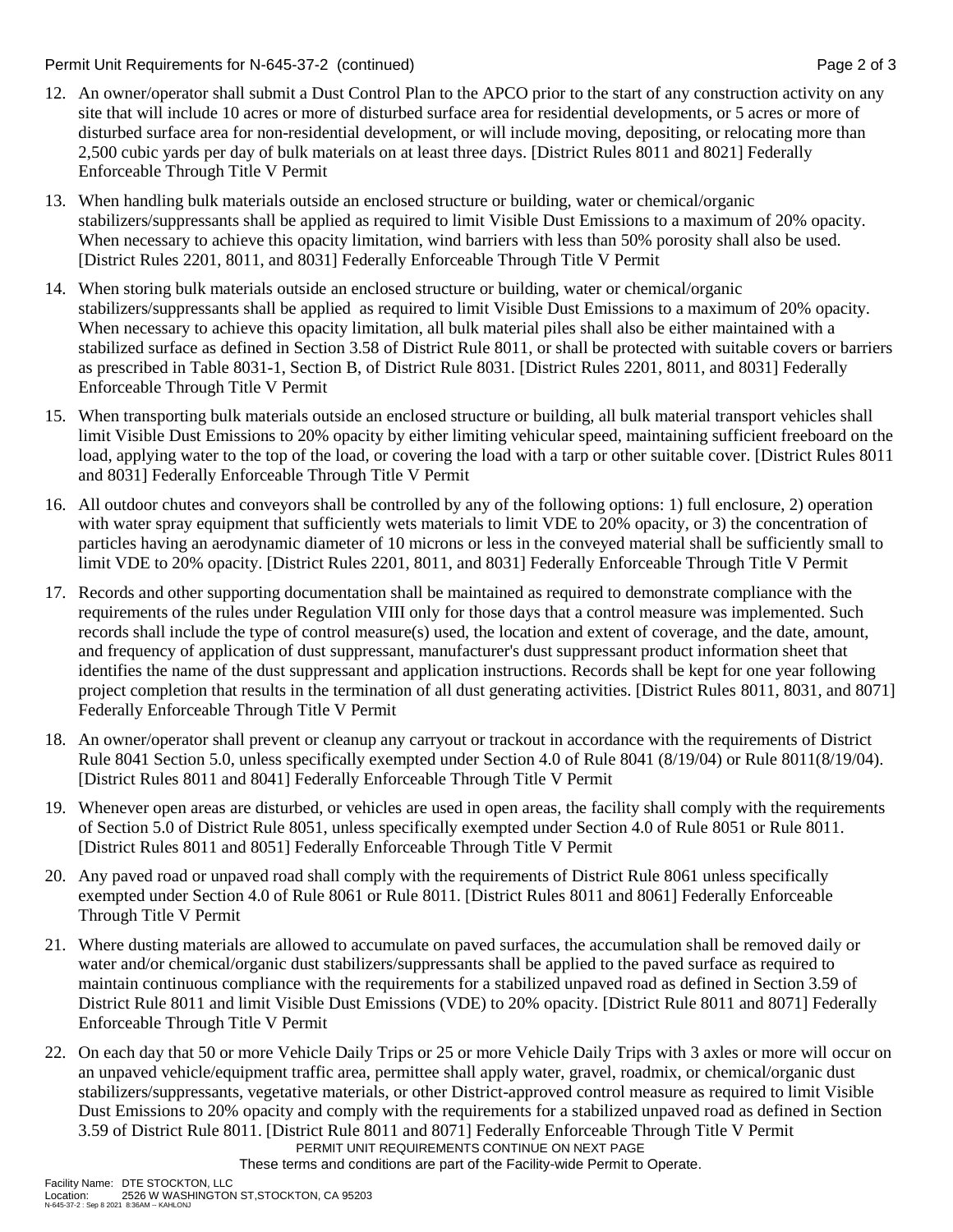Permit Unit Requirements for N-645-37-2 (continued) Page 3 of 3

- 23. Whenever any portion of the site becomes inactive, permittee shall restrict access and periodically stabilize any disturbed surface to comply with the conditions for a stabilized surface as defined in Section 3.58 of District Rule 8011. [District Rules 8011 and 8071] Federally Enforceable Through Title V Permit
- 24. Water, gravel, roadmix, or chemical/organic dust stabilizers/suppressants, vegetative materials, or other Districtapproved control measure shall be applied to unpaved vehicle travel areas as required to limit Visible Dust Emissions to 20% opacity and comply with the requirements for a stabilized unpaved road as defined in Section 3.59 of District Rule 8011. [District Rule 8011 and 8071] Federally Enforceable Through Title V Permit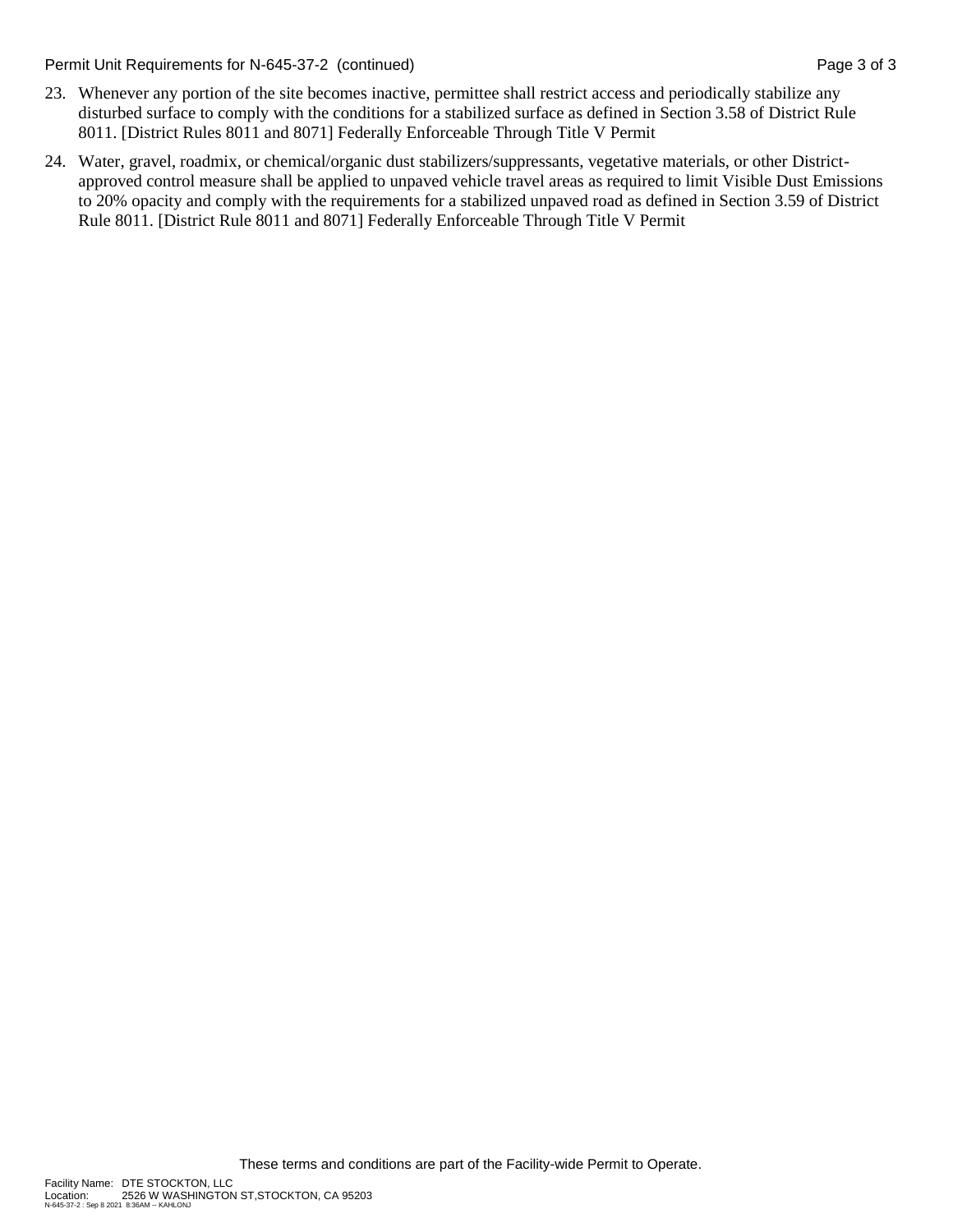### **PERMIT UNIT:** N-645-38-2 **EXPIRATION DATE:** 11/30/2025

#### **EQUIPMENT DESCRIPTION:**

BIOMASS FUEL HANDLING OPERATION WITH BIOMASS METERING BINS, RECLAIM CONVEYORS, AND OTHER ASSOCIATED CONVEYORS

## **PERMIT UNIT REQUIREMENTS**

- 1. Particulate matter emissions shall not exceed the hourly rate as calculated in District Rule 4202 using the equation  $E =$  $3.59xP^00.62$  if P is less than or equal to 30 tons per hour, or  $E = 17.31xP^00.16$  if P is greater than 30 tons per hour. [District Rule 4202] Federally Enforceable Through Title V Permit
- 2. Visible emissions from all conveyor transfer points shall not exceed 20% opacity as determined using EPA Method 9. [District Rule 2201] Federally Enforceable Through Title V Permit
- 3. Permittee shall not cause or allow visible emissions from any conveyor transfer point, as determined using EPA Method 22 on a daily basis. Daily inspections shall take place at an appropriate time each day depending on plant start time and sunrise. If visible emissions cannot be corrected within 1 hour after detection, a visible emissions test using EPA Method 9 shall be conducted while the visible emissions are ongoing to determine if the visible emissions exceed the limit in condition 4. Visible emissions less than 20% opacity as determined using EPA Method 9, or that are corrected within 1 hour after detection, shall not constitute a violation of this condition. [District Rule 2201] Federally Enforceable Through Title V Permit
- 4. All equipment shall be maintained in good operating condition and shall be operated in a manner to minimize emissions of air contaminants into the atmosphere. [District Rule 2201] Federally Enforceable Through Title V Permit
- 5. PM10 emissions from the biomass fuel handling system, based on the quantity of fuel processed through the fuel metering bins, shall not exceed 0.000203 lb/ton on a daily average basis and 0.000227 lb/ton on an annual average basis. [District Rule 2201] Federally Enforceable Through Title V Permit
- 6. The quantity of fuel processed through the fuel metering bins shall not exceed 1,951 tons in any one day and 470,080 in any calendar year. [District Rule 2201] Federally Enforceable Through Title V Permit
- 7. Permittee shall maintain records of the quantity of biomass fuel processed through the fuel metering bins each day, in tons. [District Rule 2201] Federally Enforceable Through Title V Permit
- 8. Records shall be retained on-site for a period of at least five years and made available for District inspection upon request. [District Rule 2201] Federally Enforceable Through Title V Permit
- 9. When handling bulk materials outside an enclosed structure or building, water or chemical/organic stabilizers/suppressants shall be applied as required to limit Visible Dust Emissions to a maximum of 20% opacity. When necessary to achieve this opacity limitation, wind barriers with less than 50% porosity shall also be used. [District Rules 2201, 8011, and 8031] Federally Enforceable Through Title V Permit
- 10. When transporting bulk materials outside an enclosed structure or building, all bulk material transport vehicles shall limit Visible Dust Emissions to 20% opacity by either limiting vehicular speed, maintaining sufficient freeboard on the load, applying water to the top of the load, or covering the load with a tarp or other suitable cover. [District Rules 8011 and 8031] Federally Enforceable Through Title V Permit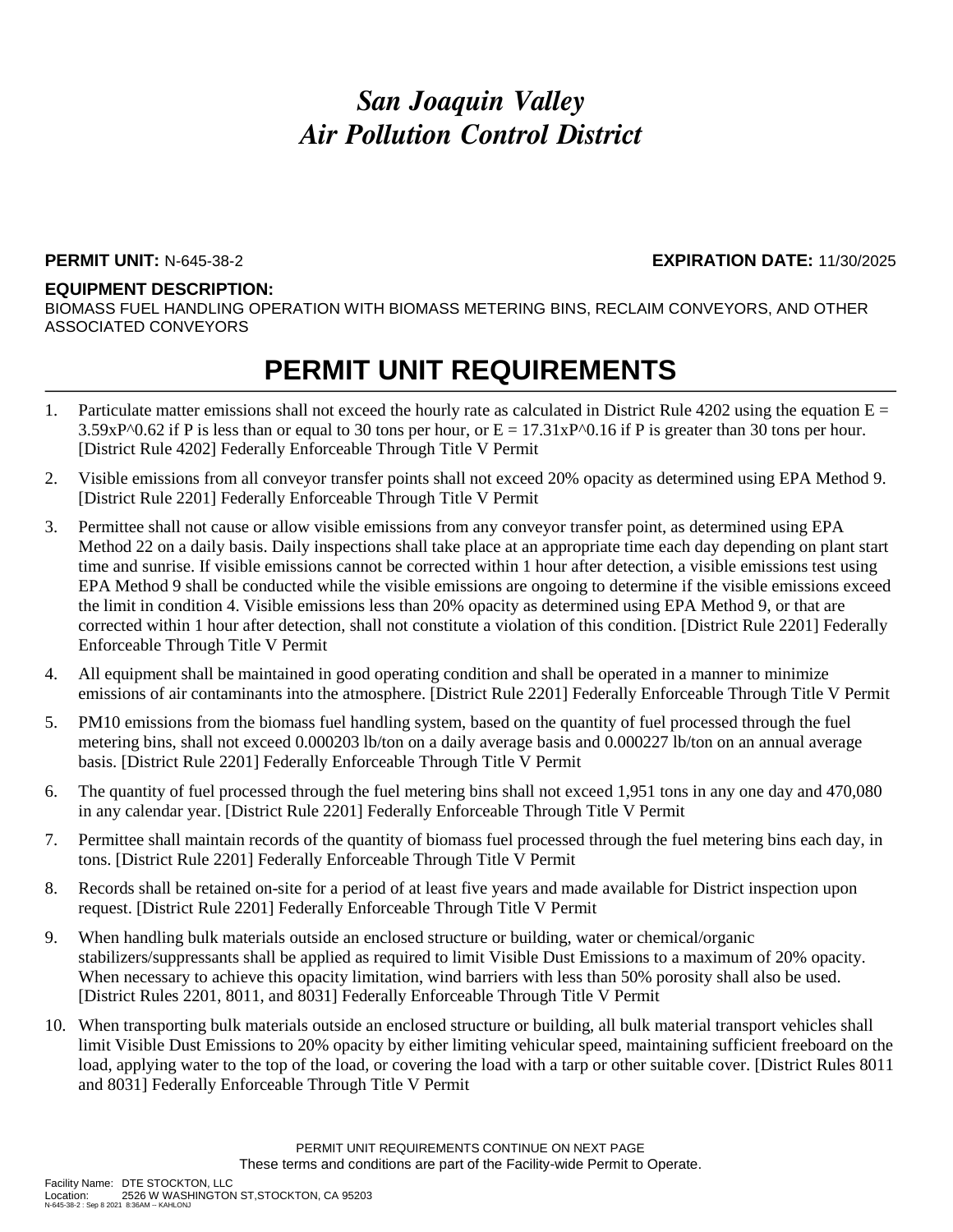Permit Unit Requirements for N-645-38-2 (continued) **Page 2** of 2

- 11. All outdoor chutes and conveyors shall be controlled by any of the following options: 1) full enclosure, 2) operation with water spray equipment that sufficiently wets materials to limit VDE to 20% opacity, or 3) the concentration of particles having an aerodynamic diameter of 10 microns or less in the conveyed material shall be sufficiently small to limit VDE to 20% opacity. [District Rules 2201, 8011, and 8031] Federally Enforceable Through Title V Permit
- 12. An owner/operator shall prevent or cleanup any carryout or trackout in accordance with the requirements of District Rule 8041 Section 5.0, unless specifically exempted under Section 4.0 of Rule 8041 (8/19/04) or Rule 8011(8/19/04). [District Rules 8011 and 8041] Federally Enforceable Through Title V Permit
- 13. Where dusting materials are allowed to accumulate on paved surfaces, the accumulation shall be removed daily or water and/or chemical/organic dust stabilizers/suppressants shall be applied to the paved surface as required to maintain continuous compliance with the requirements for a stabilized unpaved road as defined in Section 3.59 of District Rule 8011 and limit Visible Dust Emissions (VDE) to 20% opacity. [District Rule 8011 and 8071] Federally Enforceable Through Title V Permit
- 14. On each day that 50 or more Vehicle Daily Trips or 25 or more Vehicle Daily Trips with 3 axles or more will occur on an unpaved vehicle/equipment traffic area, permittee shall apply water, gravel, roadmix, or chemical/organic dust stabilizers/suppressants, vegetative materials, or other District-approved control measure as required to limit Visible Dust Emissions to 20% opacity and comply with the requirements for a stabilized unpaved road as defined in Section 3.59 of District Rule 8011. [District Rule 8011 and 8071] Federally Enforceable Through Title V Permit
- 15. Whenever any portion of the site becomes inactive, permittee shall restrict access and periodically stabilize any disturbed surface to comply with the conditions for a stabilized surface as defined in Section 3.58 of District Rule 8011. [District Rules 8011 and 8071] Federally Enforceable Through Title V Permit
- 16. Records and other supporting documentation shall be maintained as required to demonstrate compliance with the requirements of the rules under Regulation VIII only for those days that a control measure was implemented. Such records shall include the type of control measure(s) used, the location and extent of coverage, and the date, amount, and frequency of application of dust suppressant, manufacturer's dust suppressant product information sheet that identifies the name of the dust suppressant and application instructions. Records shall be kept for one year following project completion that results in the termination of all dust generating activities. [District Rules 8011, 8031, and 8071] Federally Enforceable Through Title V Permit
- 17. Disturbances of soil related to any construction, demolition, excavation, extraction, or other earthmoving activities shall comply with the requirements for fugitive dust control in District Rule 8021 unless specifically exempted under Section 4.0 of Rule 8021 or Rule 8011. [District Rules 8011 and 8021] Federally Enforceable Through Title V Permit
- 18. An owner/operator shall submit a Dust Control Plan to the APCO prior to the start of any construction activity on any site that will include 10 acres or more of disturbed surface area for residential developments, or 5 acres or more of disturbed surface area for non-residential development, or will include moving, depositing, or relocating more than 2,500 cubic yards per day of bulk materials on at least three days. [District Rules 8011 and 8021] Federally Enforceable Through Title V Permit
- 19. Whenever open areas are disturbed, or vehicles are used in open areas, the facility shall comply with the requirements of Section 5.0 of District Rule 8051, unless specifically exempted under Section 4.0 of Rule 8051 or Rule 8011. [District Rules 8011 and 8051] Federally Enforceable Through Title V Permit
- 20. Any paved road or unpaved road shall comply with the requirements of District Rule 8061 unless specifically exempted under Section 4.0 of Rule 8061 or Rule 8011. [District Rules 8011 and 8061] Federally Enforceable Through Title V Permit
- 21. Water, gravel, roadmix, or chemical/organic dust stabilizers/suppressants, vegetative materials, or other Districtapproved control measure shall be applied to unpaved vehicle travel areas as required to limit Visible Dust Emissions to 20% opacity and comply with the requirements for a stabilized unpaved road as defined in Section 3.59 of District Rule 8011. [District Rule 8011 and 8071] Federally Enforceable Through Title V Permit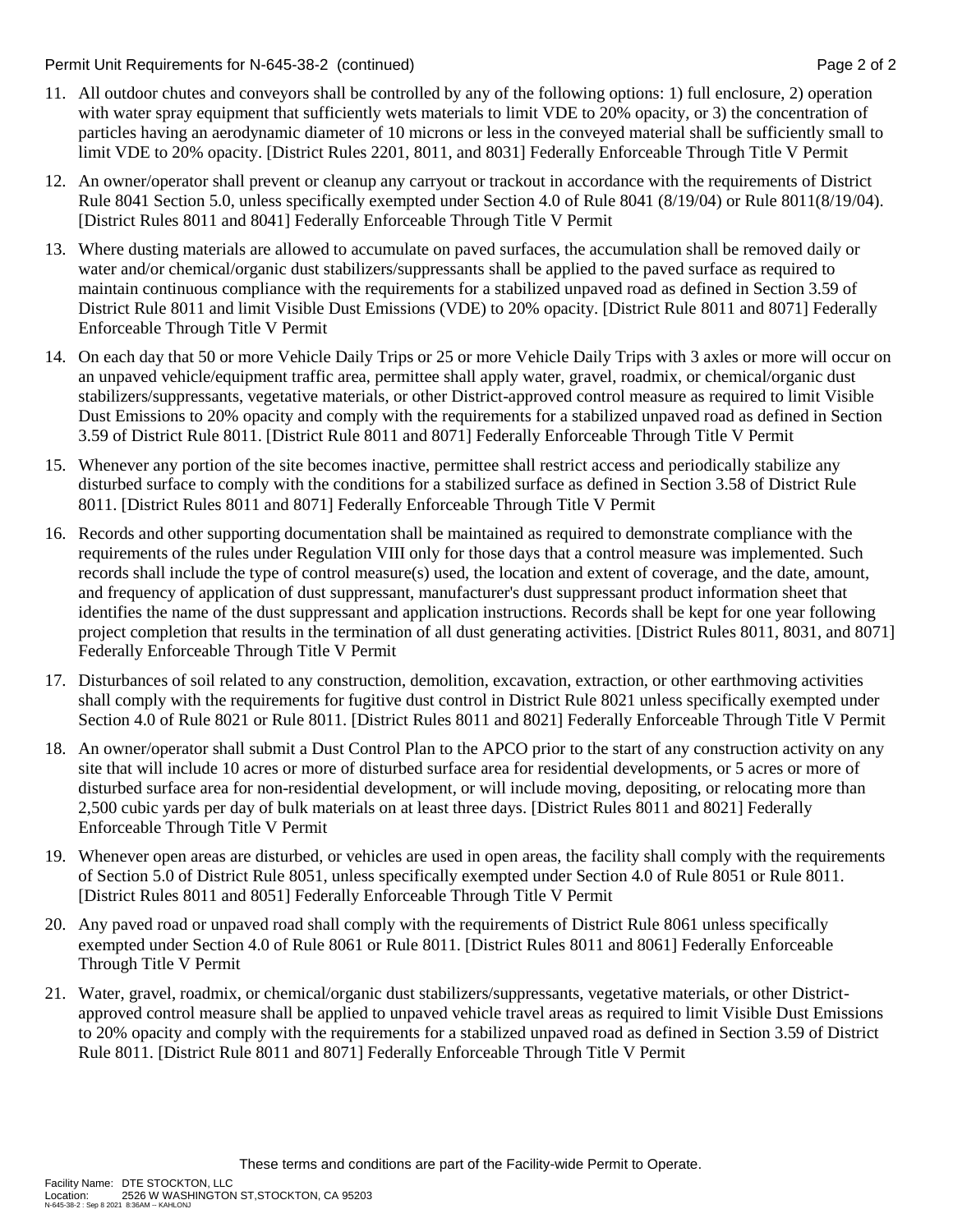### **EQUIPMENT DESCRIPTION:**

BIOMASS RECEIVING AND STORAGE OPERATION WITH UP TO THREE ACRES OF BIOMASS STORAGE PILES

## **PERMIT UNIT REQUIREMENTS**

- 1. Particulate matter emissions shall not exceed the hourly rate as calculated in District Rule 4202 using the equation  $E =$  $3.59xP^00.62$  if P is less than or equal to 30 tons per hour, or  $E = 17.31xP^00.16$  if P is greater than 30 tons per hour. [District Rule 4202] Federally Enforceable Through Title V Permit
- 2. All stockpiled biomass shall be covered, or maintained adequately moist, to prevent visible emissions in excess of 20% opacity as determined using EPA Method 9. Permittee shall use water sprays or other dust suppression techniques as necessary to ensure compliance with this opacity limit. [District Rule 2201] Federally Enforceable Through Title V Permit
- 3. Visible emissions from all transfer points shall not exceed 20% opacity as determined using EPA Method 9. [District Rule 2201] Federally Enforceable Through Title V Permit
- 4. Permittee shall monitor all transfer points for visible emissions, as determined using EPA Method 22 on a daily basis. Daily monitoring shall take place at an appropriate time each day depending on plant start time and sunrise, but shall in any event be conducted before 12:00 PM. If visible emissions are detected, permittee shall take corrective action and eliminate visible emissions within 1 hour after detection. If visible emissions cannot be eliminated within 1 hour after detection, a visible emissions test using EPA Method 9 shall be conducted while the visible emissions are ongoing to determine if the visible emissions exceed the limits specified in this permit. Visible emissions less than 20% opacity as determined using EPA Method 9 shall not constitute a violation of this condition. [District Rule 2201] Federally Enforceable Through Title V Permit
- 5. PM10 emissions from the truck walking bed unloading operation shall not exceed 0.000052 lb/ton biomass received. [District Rule 2201] Federally Enforceable Through Title V Permit
- 6. PM10 emissions from the material transfer via front loader from unloading area to storage pile shall not exceed 0.000052 lb/ton biomass received. [District Rule 2201] Federally Enforceable Through Title V Permit
- 7. PM10 emissions from the material transfer via front loader from the storage pile to trucks shall not exceed 0.000052 lb/ton biomass received. [District Rule 2201] Federally Enforceable Through Title V Permit
- 8. Biomass fuel received by the receiving and storage operation shall not exceed 500 tons in any one day. [District Rule 2201] Federally Enforceable Through Title V Permit
- 9. Emissions from the biomass fuel storage piles shall not exceed 0.00153 lb-PM10 per 1000 ft2 of fuel storage piles per day. [District Rule 2201] Federally Enforceable Through Title V Permit
- 10. The area of the fuel storage piles shall not exceed 3 acres. [District Rule 2201] Federally Enforceable Through Title V Permit
- 11. Permittee shall maintain records of the quantity of biomass fuel received each day, in tons and the area of the storage piles. [District Rule 2201] Federally Enforceable Through Title V Permit
- 12. Records shall be retained on-site for a period of at least five years and made available for District inspection upon request. [District Rule 2201] Federally Enforceable Through Title V Permit

PERMIT UNIT REQUIREMENTS CONTINUE ON NEXT PAGE These terms and conditions are part of the Facility-wide Permit to Operate.

**PERMIT UNIT:** N-645-40-2 **EXPIRATION DATE:** 11/30/2025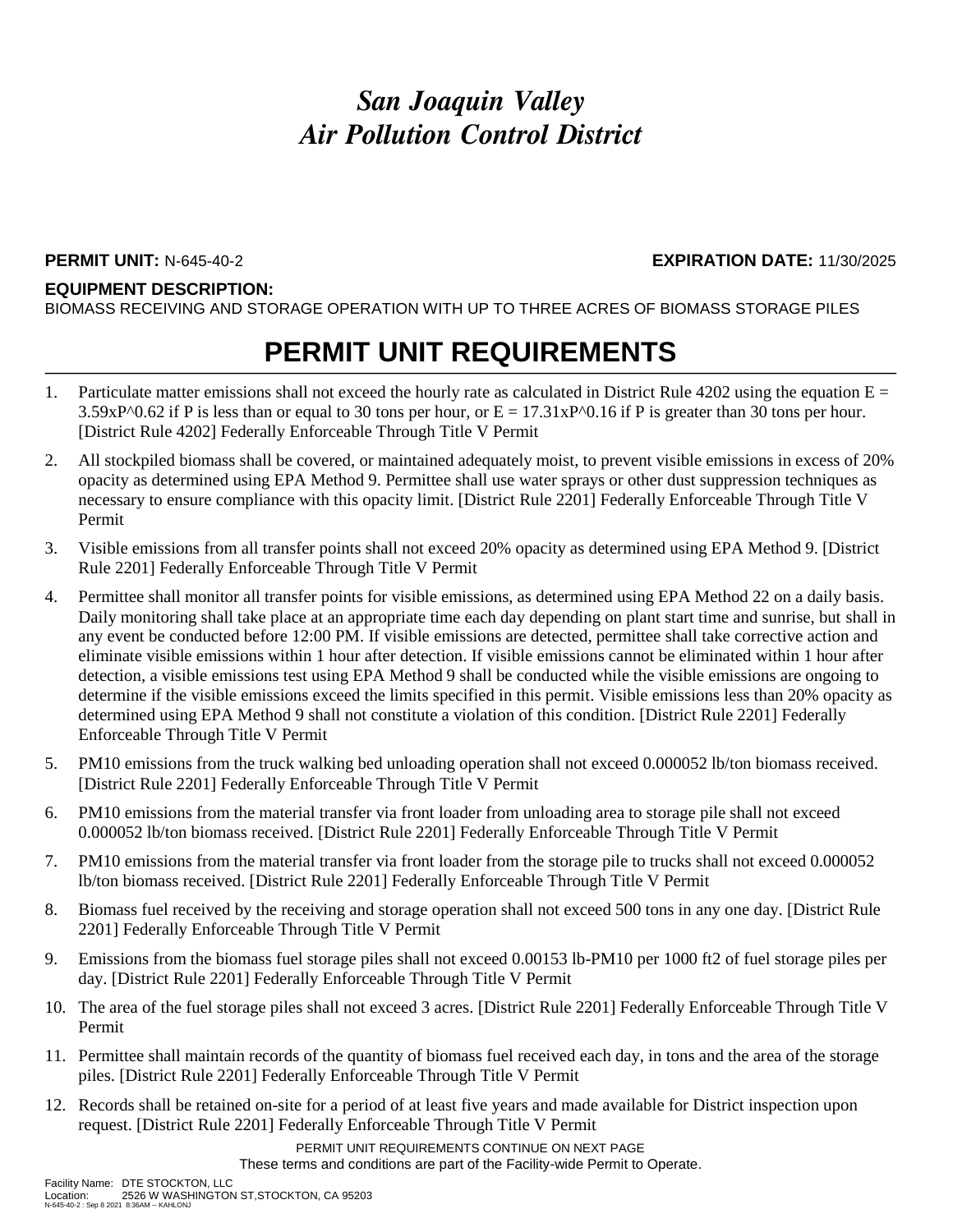Permit Unit Requirements for N-645-40-2 (continued) **Page 2** of 3

- 13. Disturbances of soil related to any construction, demolition, excavation, extraction, or other earthmoving activities shall comply with the requirements for fugitive dust control in District Rule 8021 unless specifically exempted under Section 4.0 of Rule 8021 or Rule 8011. [District Rules 8011 and 8021] Federally Enforceable Through Title V Permit
- 14. An owner/operator shall submit a Dust Control Plan to the APCO prior to the start of any construction activity on any site that will include 10 acres or more of disturbed surface area for residential developments, or 5 acres or more of disturbed surface area for non-residential development, or will include moving, depositing, or relocating more than 2,500 cubic yards per day of bulk materials on at least three days. [District Rules 8011 and 8021] Federally Enforceable Through Title V Permit
- 15. When handling bulk materials outside an enclosed structure or building, water or chemical/organic stabilizers/suppressants shall be applied as required to limit Visible Dust Emissions to a maximum of 20% opacity. When necessary to achieve this opacity limitation, wind barriers with less than 50% porosity shall also be used. [District Rules 2201, 8011, and 8031] Federally Enforceable Through Title V Permit
- 16. When storing bulk materials outside an enclosed structure or building, water or chemical/organic stabilizers/suppressants shall be applied as required to limit Visible Dust Emissions to a maximum of 20% opacity. When necessary to achieve this opacity limitation, all bulk material piles shall also be either maintained with a stabilized surface as defined in Section 3.58 of District Rule 8011, or shall be protected with suitable covers or barriers as prescribed in Table 8031-1, Section B, of District Rule 8031. [District Rules 2201, 8011, and 8031] Federally Enforceable Through Title V Permit
- 17. When transporting bulk materials outside an enclosed structure or building, all bulk material transport vehicles shall limit Visible Dust Emissions to 20% opacity by either limiting vehicular speed, maintaining sufficient freeboard on the load, applying water to the top of the load, or covering the load with a tarp or other suitable cover. [District Rules 8011 and 8031] Federally Enforceable Through Title V Permit
- 18. All outdoor chutes and conveyors shall be controlled by any of the following options: 1) full enclosure, 2) operation with water spray equipment that sufficiently wets materials to limit VDE to 20% opacity, or 3) the concentration of particles having an aerodynamic diameter of 10 microns or less in the conveyed material shall be sufficiently small to limit VDE to 20% opacity. [District Rules 2201, 8011, and 8031] Federally Enforceable Through Title V Permit
- 19. Records and other supporting documentation shall be maintained as required to demonstrate compliance with the requirements of the rules under Regulation VIII only for those days that a control measure was implemented. Such records shall include the type of control measure(s) used, the location and extent of coverage, and the date, amount, and frequency of application of dust suppressant, manufacturer's dust suppressant product information sheet that identifies the name of the dust suppressant and application instructions. Records shall be kept for one year following project completion that results in the termination of all dust generating activities. [District Rules 8011, 8031, and 8071] Federally Enforceable Through Title V Permit
- 20. An owner/operator shall prevent or cleanup any carryout or trackout in accordance with the requirements of District Rule 8041 Section 5.0, unless specifically exempted under Section 4.0 of Rule 8041 (8/19/04) or Rule 8011(8/19/04). [District Rules 8011 and 8041] Federally Enforceable Through Title V Permit
- 21. Whenever open areas are disturbed, or vehicles are used in open areas, the facility shall comply with the requirements of Section 5.0 of District Rule 8051, unless specifically exempted under Section 4.0 of Rule 8051 or Rule 8011. [District Rules 8011 and 8051] Federally Enforceable Through Title V Permit
- 22. Any paved road or unpaved road shall comply with the requirements of District Rule 8061 unless specifically exempted under Section 4.0 of Rule 8061 or Rule 8011. [District Rules 8011 and 8061] Federally Enforceable Through Title V Permit
- 23. Where dusting materials are allowed to accumulate on paved surfaces, the accumulation shall be removed daily or water and/or chemical/organic dust stabilizers/suppressants shall be applied to the paved surface as required to maintain continuous compliance with the requirements for a stabilized unpaved road as defined in Section 3.59 of District Rule 8011 and limit Visible Dust Emissions (VDE) to 20% opacity. [District Rule 8011 and 8071] Federally Enforceable Through Title V Permit